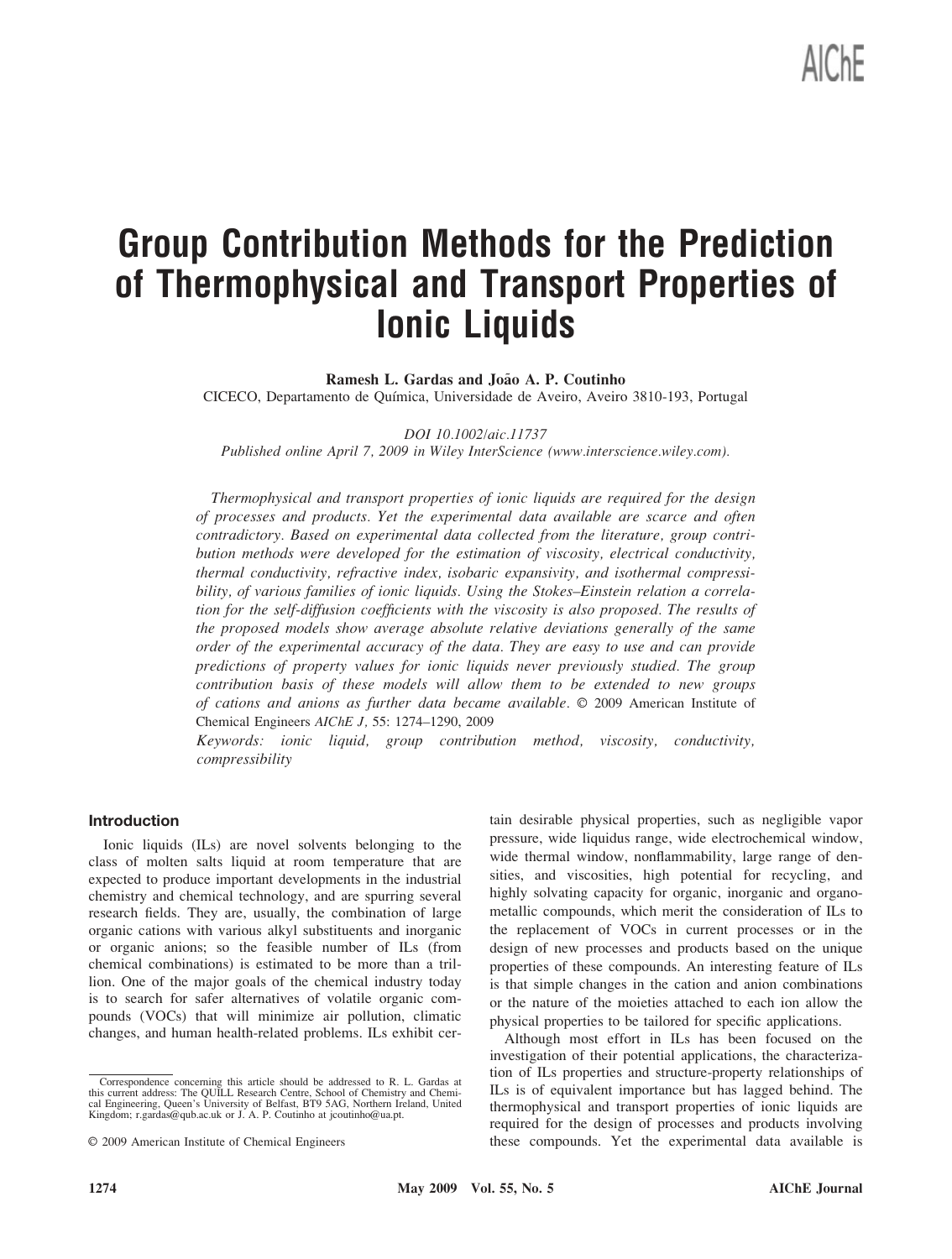currently scarce for most properties and often data from various sources are contradictory.

Given the huge number of potential ILs, the experimental measurement of the thermophysical and transport properties for all ionic liquids of interest is unfeasible. The alternative is to develop predictive models, based on some experimental data, from which the required properties with the desired accuracy could be obtained. The development of group contribution methods for the properties of ionic liquids is particularly apt for this purpose as from a restricted amount of data it will help to expand the information available for a large number of compounds and will also allow for a critical evaluation of the accuracy of available data.

The possibility of tailoring the properties of an ionic liquid to meet the requirements of some specific application makes ILs designer solvents per excellence. Given the large number of potential ionic liquids, designing an ionic liquid by experimental trial an error or based on some empirical heuristics is not the most promising approach.<sup>1</sup> The design of ionic liquids will certainly require the development of methods for Computer Aided Molecular Design (CAMD) of these compounds. Besides their obvious interest for the prediction of thermophysical and transport properties, group contribution methods are also at the basis of the development of CAMD methods.<sup>2,3</sup>

In this work, we intend to present group contribution methods that are employed to estimate thermophysical and transport properties of ILs. Our goal is to show that group contribution methods may be applied for rapid and facile prediction of physical properties with acceptable deviations for a wide range of ILs.

In a previous series of articles a number of predictive methods for density,<sup>4</sup> surface tension,<sup>5</sup> viscosity,<sup>6</sup> speed of sound,<sup>7</sup> and liquid heat capacity<sup>8</sup> of ILs have been proposed. The development of group contribution methods for the transport and thermophysical properties of ionic liquids will be here completed with the presentation of new group contribution methods for the prediction of viscosity, electrical conductivity, thermal conductivity, refractive index, isobaric expansivity, and isothermal compressibility of ionic liquids. Moreover, a correlation for the self-diffusion coefficients of ionic liquids based on the Stokes–Einstein relation will also be proposed. It will be shown that the proposed models allow a good description of the respective experimental data available, usually within the agreement of experimental data by different authors as described on the report of the IUPAC task group for the development of standard systems for the measurement of thermodynamic properties of ionic liquids (http://www.iupac.org/web/ ins/2002-005-1-100). A brief discussion on the effect of the cation, anion and alkyl chain lengths on the property values will be done for each property investigated.

## Collection of physical properties of ILs

The experimental viscosity, electrical conductivity, selfdiffusion coefficients, thermal conductivity, refractive index, isobaric expansivity, and isothermal compressibility data of the ILs, here used to estimate the group contribution parameters for the various correlations proposed, were taken from open literature concerning the physical properties of  $ILs<sup>9–111</sup>$  and from the International Union of Pure and Applied Chemistry (IUPAC) database.<sup>112</sup> The following IL ions were considered in this study: cations imidazolium [Im], pyridinium [Py], pyrrolidinium [Pyr], piperidinium [Pip], alkyl phosphonium [Ph], and alkyl ammonium [Am]; anions, hexafluorophosphate [PF<sub>6</sub>], tetrafluoroborate [BF<sub>4</sub>], bis(trifluoromethanesulfonyl) amide [Tf<sub>2</sub>N], chloride [Cl], acetate [CH<sub>3</sub>COO], methyl sulfate [MeSO<sub>4</sub>], ethyl sulfate [EtSO<sub>4</sub>], trifluoromethanesulfonate [CF<sub>3</sub>SO<sub>3</sub>], bis(perfluoroethylsulfonyl)imide  $[PF_2N]$ , trifluoroacetate  $[CF_3COO]$ , dimethylphosphate  $[CH<sub>3</sub>)<sub>2</sub>PO<sub>4</sub>],$  methoxyethylsulfate  $[CH<sub>3</sub>OC<sub>2</sub>H<sub>4</sub>SO<sub>4</sub>],$  dicyanamide [N(CN)<sub>2</sub>], tricyanomethanide [C(CN)<sub>3</sub>], tetrachloroalluminate [AlCl<sub>4</sub>], tetrachloroironate [FeCl<sub>4</sub>], tetrachlorogallate [GaCl<sub>4</sub>], tetrachloroindate [InCl<sub>4</sub>], and trichlorozincate [ZnCl<sub>3</sub>]. The combinations of cations and anions and the data points of the individual properties of the ILs studied in this work are presented in tables in next section.

#### Results and Discussion

#### Viscosity

The viscosities of ILs are relatively high compared to those of common organic solvents. Experimental viscosity data of ILs are still in short supply and restricted to a few families of well-studied ILs. More data and a better understanding of the viscosity of ILs are required for task-specific development. In the absence of experimental data, theoretical or empirical methods must be used to obtain acceptable estimation of viscosities as defined by the design specifications.

In a previous work,<sup>6</sup> the viscosity of ILs was correlated using an Orrick–Erbar-type approach<sup>113</sup> by estimating parameters  $A$  and  $B$  in Eq. 1:

$$
\ln \frac{\eta}{\rho.M} = A + \frac{B}{T}
$$
 (1)

where  $\eta$  and  $\rho$  are the viscosity in cP units and density in g cm<sup>-3</sup> units respectively. M is the molecular weight and T is the absolute temperature. Eq. 1 was used for circa 500 data points of 29 ILs providing a relative average deviation of 8% and a maximum deviation of 28%. The Orrick–Erbar method requires density data for the prediction of viscosity. To overcome this limitation and to attempt the development of an improved viscosity model with lower deviations in estimated viscosities, a new correlation based on the Vogel-Tammann-Fulcher (VTF) equation (Eq. 2) is here proposed. The data base of experimental viscosities of ILs used is reported in Table 1.

$$
\ln \eta = A_{\eta} + \frac{B_{\eta}}{(T - T_{0\eta})}
$$
 (2)

where  $\eta$  is viscosity in Pa s units, T is temperature in K, and  $A_{\eta}$ ,  $B_{\eta}$ , and  $T_{0\eta}$  are adjustable parameters. The ratio of parameters  $B_{\eta}$  and  $T_{0\eta}$ ,  $B_{\eta}/T_{0\eta}$ , is also known as Angell strength parameter. As it will be shown below,  $T_{0\eta}$  is similar for all the ILs studied.  $A_{\eta}$  and  $B_{\eta}$ , can be obtain by a group contribution method according to

$$
A_{\eta} = \sum_{i=1}^{k} n_i a_{i,\eta} \qquad B_{\eta} = \sum_{i=1}^{k} n_i b_{i,\eta} \tag{3}
$$

where  $n_i$  is the number of groups of type i and k is the total number of different groups in the molecule, and the parameters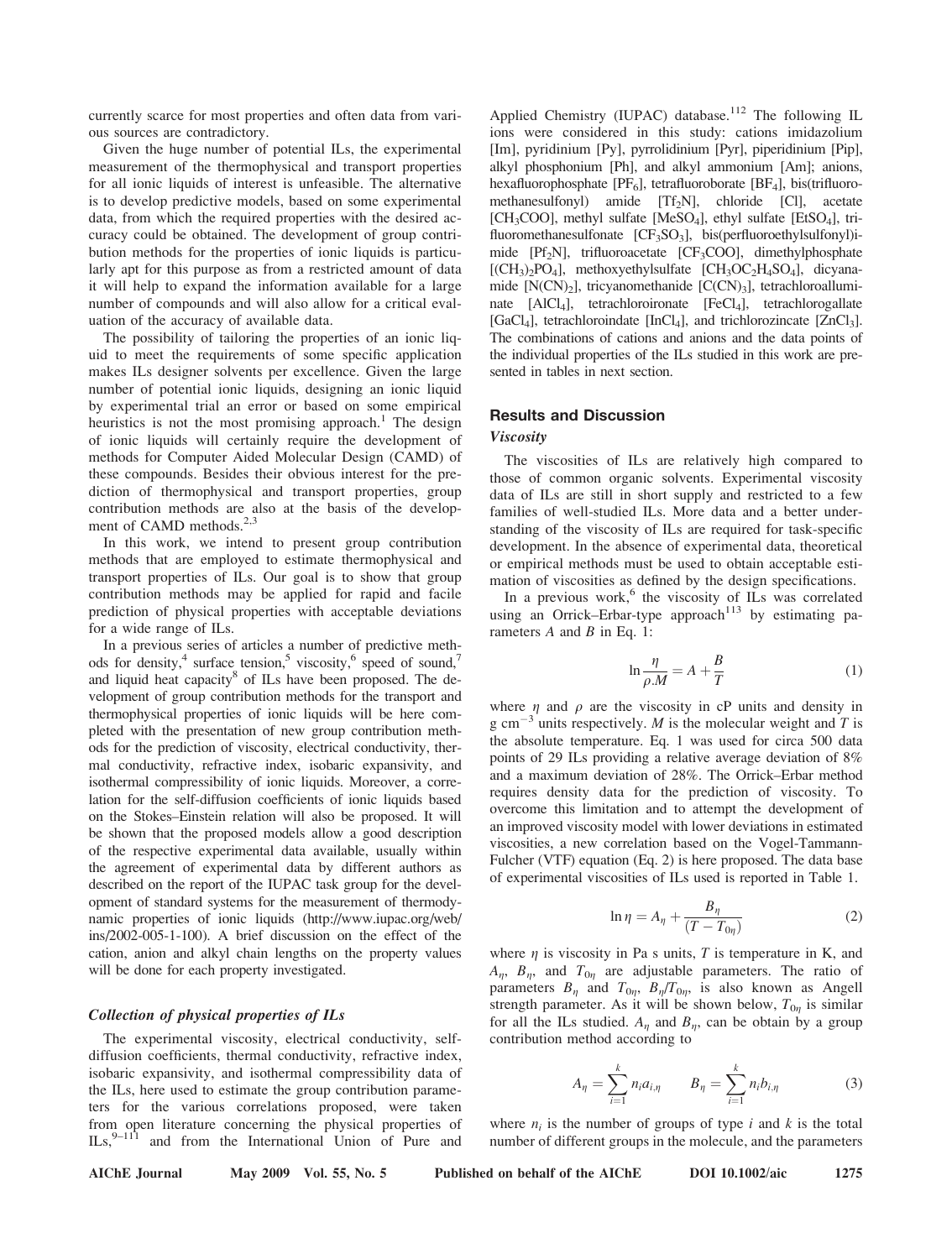| Ionic Liquid                             | Temperature<br>Range $(K)$     | Data<br>Points         | Relative Deviation<br>$(\text{range})$ $(\%)$ | Average Absolute<br>Relative Deviation $(\%)$ | Reference |
|------------------------------------------|--------------------------------|------------------------|-----------------------------------------------|-----------------------------------------------|-----------|
| $[C_4mIm][PF_6]$                         | 293.15–353.15                  | 16                     | $-3.49; 2.56$                                 | 1.57                                          | 19        |
|                                          | 293.15-353.15                  | 4                      | $-4.21; 0.01$                                 | 2.05                                          | 29        |
|                                          | 293.1–353.1                    | 8                      | 3.70; 12.90                                   | 10.59                                         | 28        |
|                                          | 293.15-323.15                  | $\tau$                 | 7.47; 9.58                                    | 8.76                                          | 36        |
| [C <sub>6</sub> mlm][PF <sub>6</sub> ]   | 293.15-323.15                  | 7                      | $-11.90; -2.76$                               | 7.29                                          | 36        |
|                                          | 293.15–353.15                  | 11                     | $-15.43; -1.83$                               | 7.84                                          | 33        |
|                                          | 293.15-303.15                  | $\mathfrak{2}$         | $-14.17; -12.31$                              | 13.24                                         | 11        |
| [C <sub>8</sub> mlm][PF <sub>6</sub> ]   | 298.1                          | $\mathbf{1}$           | $-0.32$                                       | 0.32                                          | 12        |
|                                          | 293.15-323.15                  | 7                      | $-2.73; 4.32$                                 | 2.00                                          | 36        |
|                                          | 293.15-343.15                  | 11<br>$\overline{4}$   | $-8.75; 2.92$<br>$-7.63; 7.60$                | 4.58<br>5.31                                  | 25<br>39  |
|                                          | 293.15–353.15<br>293.15–303.15 | $\mathfrak{2}$         | 7.25;12.21                                    | 9.73                                          | 11        |
|                                          | 293.15–303.15                  | $\mathfrak{2}$         | 13.34;14.01                                   | 13.68                                         | 14        |
| $[C_4mIm][BF_4]$                         | 298.1                          | $\mathbf{1}$           | 4.26                                          | 4.26                                          | 41        |
|                                          | 293.15–353.15                  | 31                     | $-3.45; 1.50$                                 | 1.58                                          | 34        |
|                                          | 293.15-323.15                  | $\overline{7}$         | 0.63; 1.34                                    | 1.00                                          | 38        |
|                                          | 293.15–323.15                  | 6                      | $-14.34;22.77$                                | 10.57                                         | 16        |
|                                          | 293.67–388.04                  | 11                     | $-0.64; 22.31$                                | 5.91                                          | 26        |
|                                          | 293.15–353.15                  | $\overline{4}$         | 3.08; 5.02                                    | 4.26                                          | 29        |
|                                          | 293.1–353.1                    | 8                      | 1.24; 10.05                                   | 5.98                                          | 28        |
|                                          | 293.1–303.1                    | $\mathfrak{2}$         | $-10.46; -10.42$                              | 10.44                                         | 11        |
| [C <sub>6</sub> mlm][BF <sub>4</sub> ]   | 293.15–323.15                  | $\boldsymbol{7}$       | $-5.94 - 3.74$                                | 4.57                                          | 38        |
| [C <sub>8</sub> mlm][BF <sub>4</sub> ]   | 293.15–353.15                  | 15                     | $-12.59; -22.79$                              | 18.47                                         | 25        |
|                                          | 293.15-323.15                  | 7                      | 9.72; 21.36                                   | 15.28                                         | 38        |
| $[C_2mIm][Tf_2N]$                        | 293.15                         | $\mathbf{1}$           | $-4.25$                                       | 4.25                                          | 9         |
|                                          | 293.15-353.15                  | $\tau$                 | $-9.95; -15.63$                               | 14.03                                         | 13        |
|                                          | 303.15                         | $\mathbf{1}$           | $-13.08$                                      | 13.08                                         | 20        |
|                                          | 298.15<br>293-343              | $\mathbf{1}$<br>$\tau$ | $-3.79$<br>$-9.03; -17.96$                    | 3.79<br>13.72                                 | 10<br>18  |
|                                          | 293.15-353.15                  | $\tau$                 | $-16.72; -15.00$                              | 15.72                                         | 21        |
|                                          | 293.1–353.1                    | 8                      | $-19.20 - 15.23$                              | 17.19                                         | 28        |
|                                          | 293.39-388.19                  | 11                     | $-7.23; -22.13$                               | 18.81                                         | 26        |
| $[C_4mIm][Tf_2N]$                        | 293.15                         | $\mathbf{1}$           | 2.02                                          | 2.02                                          | 9         |
|                                          | 293.40-387.51                  | 11                     | $-12.66; 13.55$                               | 9.11                                          | 26        |
|                                          | 293.15-353.15                  | 7                      | $-15.31; -6.20$                               | 9.35                                          | 21        |
|                                          | 293.1–353.1                    | $\,$ 8 $\,$            | $-15.60; -5.69$                               | 10.20                                         | 28        |
|                                          | 293.15–353.15                  | 13                     | $-16.85; -9.05$                               | 12.24                                         | 33        |
|                                          | 303.15                         | $\mathbf{1}$           | $-12.53$                                      | 12.53                                         | 17        |
|                                          | 293.15–363.15                  | 15                     | $-4.67; 6.86$                                 | 3.38                                          | 42        |
| [C <sub>6</sub> mIm][Tf <sub>2</sub> N]  | 293.1–353.1                    | 8                      | $-4.23; 6.79$                                 | 2.89                                          | 28        |
|                                          | 293-343                        | 7                      | $-1.83; 1.61$                                 | 0.95                                          | 18        |
|                                          | 293.15-373.15                  | 12                     | $-3.44; 2.08$                                 | 1.88                                          | 40        |
|                                          | 293.15–353.15                  | $\tau$                 | $-0.82; 7.77$                                 | 4.73                                          | 21        |
|                                          | 293.15–393.15                  | 14                     | $-4.01; 8.34$                                 | 2.85                                          | 35        |
| $[C_8mIm][Tf_2N]$                        | 293.15–353.15<br>293.1-353.1   | 7<br>8                 | 18.55; 20.14<br>18.54;22.74                   | 19.54<br>19.94                                | 21<br>28  |
| $[C_4mIm][CH_3COO]$                      | 293–343                        | 7                      |                                               | 1.60                                          | 18        |
| $[C_1mIm][MeSO_4]$                       | 293.15-343.15                  | 7                      | $-3.05; 2.77$<br>6.05; 18.05                  | 12.89                                         | 14        |
| $[C_4mIm][MeSO_4]$                       | 293.15–343.15                  | 9                      | $-10.01; -21.17$                              | 15.71                                         | 37        |
| $[C_2mIm][EtSO_4]$                       | 298.15                         | $\mathbf{1}$           | $-1.39$                                       | 1.39                                          | 22        |
|                                          | 298.15                         | $\mathbf{1}$           | $-1.39$                                       | 1.39                                          | 30        |
|                                          | 298.15–348.15                  | 6                      | $-0.75; 4.21$                                 | 2.56                                          | 27        |
|                                          | 298.15–328.15                  | 3                      | 1.46; 2.16                                    | 1.88                                          | 32        |
|                                          | 298.15–343.15                  | 10                     | 1.46; 2.26                                    | 1.88                                          | 23        |
|                                          | 296.80–388.19                  | 11                     | $-3.55; -0.72$                                | 1.77                                          | 26        |
| $[C2mlm][CF3SO3]$                        | 298.15-348.15                  | 6                      | $-0.80; 18.64$                                | 10.65                                         | 27        |
| $[C_4mIm][CF_3SO_3]$                     | 293.15-323.15                  | 6                      | $-10.45; 9.05$                                | 4.54                                          | 16        |
|                                          | 293.15                         | 1                      | 9.05                                          | 9.05                                          | 9         |
|                                          | 293.1-353.1                    | 8                      | $-12.31; 0.48$                                | 4.54                                          | 28        |
| $[C_4Py][Tf_2N]$                         | 293.1-353.1                    | 8<br>7                 | $-3.03; 0.76$                                 | 1.44                                          | 28        |
| $[C_6Py][Tf_2N]$                         | 293-343                        | 7                      | 8.39; 17.05                                   | 13.12                                         | 18        |
| $[C_4mPy][Tf_2N]$                        | 293-343<br>293-343             | 7                      | $-5.03; -0.98$<br>11.08; 17.45                | 2.08<br>14.71                                 | 18<br>18  |
| $[C_6mPy][Tf_2N]$<br>$[C_4mPy][BF_4]$    | 298-343                        | 6                      | $-13.56; -1.95$                               | 7.42                                          | 18        |
| $[C_2Py][EtSO_4]$                        | 293-343                        | $\tau$                 | $-2.28; 2.50$                                 | 1.15                                          | 18        |
| [C <sub>2</sub> mPy][EtSO <sub>4</sub> ] | 293-343                        | $\tau$                 | $-6.37; 2.90$                                 | 2.72                                          | 18        |
| $[C_4mPyr][Tf_2N]$                       | 293.1–353.1                    | 8                      | $-15.44; -8.82$                               | 11.12                                         | $28\,$    |
|                                          | 301.0-343.0                    | 6                      | $-12.52; 21.33$                               | 9.53                                          | 31        |
| <b>TOTAL</b>                             | 293.15–393.15                  | 482                    | $-22.79; 22.77$                               | 7.50                                          |           |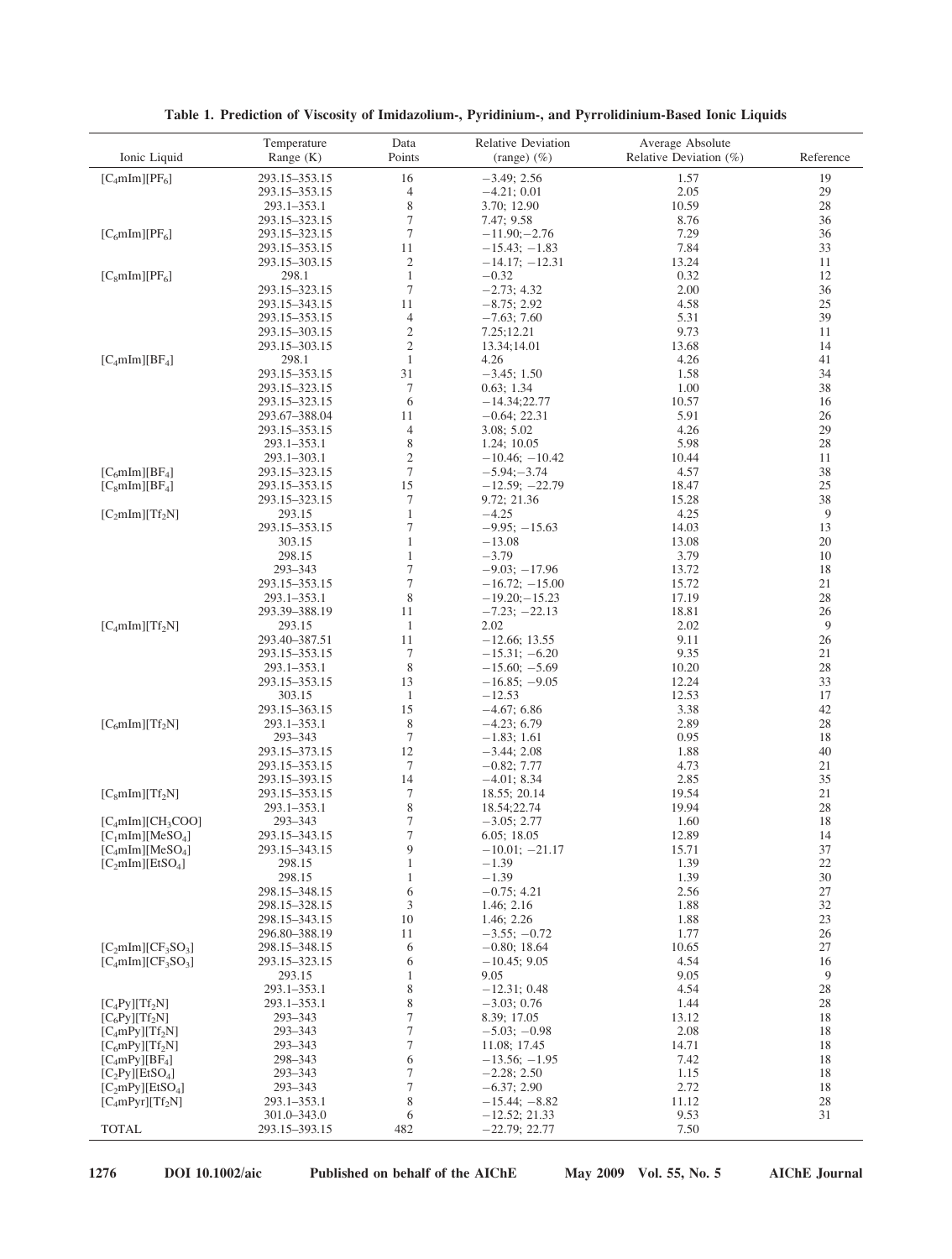Table 2. Group Contributions Parameters  $a_{i,n}$ , and  $b_{i,n}$  in Eq. 3 for Temperature Range 293.15–393.15 K

| <b>Species</b>                  | $a_{i,n}$               | $b_{i,n}$ (K) |
|---------------------------------|-------------------------|---------------|
| Cations                         |                         |               |
| 1,3-dimethylimidazolium $(+)$   | $-7.271$                | 510.51        |
| 1-methylpyridinium $(+)$        | $-7.541$                | 587.66        |
| 1,1-dimethylpyrrolidinium $(+)$ | $-7.512$                | 601.77        |
| Anions                          |                         |               |
| $PF_6^-$                        | $-1.834$                | 433.14        |
| $BF_{4}^{-}$                    | $-1.680$                | 288.05        |
| $Tf_2N^-$                       | $-1.119$                | 94.20         |
| $CH3COO-$                       | $-2.739$                | 618.50        |
| MeSO <sub>4</sub>               | $-1.580$                | 339.90        |
| EtSO <sub>4</sub>               | $-1.498$                | 317.87        |
| CF <sub>3</sub> SO <sub>3</sub> | $-1.150$                | 176.97        |
| Groups                          |                         |               |
| CH <sub>2</sub>                 | $-7.528 \times 10^{-2}$ | 40.92         |
| CH <sub>3</sub>                 | $-1.450 \times 10^{-3}$ | 8.02          |

 $a_{i,\eta}$ , and  $b_{i,\eta}$  here estimated are presented in Table 2. Close to 500 data points for 25 ILs based on imidazolium-, pyridinium-, and pyrrolidinium cations with  $PF_6$ ,  $BF_4$ ,  $Tf_2N$ ,  $CH<sub>3</sub>COO$ ,  $MeSO<sub>4</sub>$ ,  $EtSO<sub>4</sub>$ , or  $CF<sub>3</sub>SO<sub>3</sub>$  as anions, covering wide ranges of temperature, 293.15–393.15 K and viscosity, 0.004–1.065 Pa s,  $9-42$  were used in this study.

The VTF equation was fitted to the experimental data available for each IL studied. From these initial estimates, it was, surprisingly, found that  $T_{0n}$  was similar for all the ILs studied, with a value close to 165 K. From a simultaneous optimization of the entire database using the objective function described in Eq. 4 it was found that the optimum value of  $T_{0\eta}$  is 165.06 K.

$$
\text{O.F.} = \sum_{i=1}^{N_{\text{p}}} \left[ \left( \exp\left( \ln A_{\eta} + \frac{B_{\eta}}{(T - T_{0\eta})} \right) - \eta_{\text{exp}} \right)^{2} \right]_{i} \tag{4}
$$

With the relative average deviation (RD) defined as,

RD 
$$
(\%) = \frac{100 \times \sum_{i=1}^{N_p} |(\eta_{\text{cal}} - \eta_{\text{exp}})/\eta_{\text{exp}}|_i}{N_p}
$$
 (5)

where subscripts cal and exp denote calculated and experimental property respectively,  $N_p$  represents the number of available data points for each system reported in Table 1.

Taking  $T_{0\eta}$  as a constant valid for all ILs estimates of the values of  $a_{i,\eta}$  and  $b_{i,\eta}$  for each group are then obtained using Eqs. 3 and 4.

As shown in Figure 1a, a remarkable agreement is observed between the calculated and the experimental viscosity data, by using VTF equation (Eq. 2) with  $T_{0\eta}$  = 165.06 K and using group contribution parameters  $a_{i,\eta}$  and  $b_{i,\eta}$  (Table 2) for imidazolium-, pyridinium-, and pyrrolidi- $\text{min}$ -based ILs containing PF<sub>6</sub>, BF<sub>4</sub>, Tf<sub>2</sub>N, CH<sub>3</sub>COO,  $MeSO<sub>4</sub>$ , Et $SO<sub>4</sub>$ , and  $CF<sub>3</sub>SO<sub>3</sub>$  anions in a wide range of temperature and viscosity. Viscosities of ILs having imidazolium based cations increases in the series:  $[Tf_2N]$  <  $[CF_3SO_3]$  <  $[BF_4] < [EtSO_4] < [MeSO_4] < [PF_6] < [CH_3COO]$ .<sup>6</sup> For ILs having a common anion and a similar alkyl chain length on the cation, the viscosity increases with cation following the order:  $[Im] < [py] < [pyr]$ .<sup>6</sup>

The calculated viscosity  $(\eta_{cal})$  of the ILs studied displays a good agreement with the corresponding experimental vis-

cosity ( $\eta_{exp}$ ), where ln  $\eta_{cal} = (0.9647 \pm 0.0043)$ ·ln  $\eta_{exp} (R^2)$  $= 0.9907$  at 95% level of confidence). Relative deviations between the calculated and experimental viscosity data as a function of experimental viscosity for all data points used in the current study are shown in Figure 1b. For 482 data points of 25 ILs available in literature, the overall RD is 7.50% with a maximum deviation smaller than 23%. From these 49.8% of the estimated viscosities were within relative deviation of 0.00–5.00%, 16.2% within 5.001–10.00%, 16.8% within 10.001–15.00%, 12.4% within 15.001–20.00%, and only 4.8% of the estimated viscosities having larger than 20.0% deviation. The maximum relative deviation is 22.79% observed for [C<sub>8</sub>mim][BF4] (1-octyl-3-methylimidazolium tetrafluoroborate) at  $293.15$  K.<sup>38</sup> At present stage, rejection of doubtful experimental data is not possible due to the



Figure 1. (a) Linear relationship between experimental and calculated viscosity using Eq. 2 and (b) relative deviations between the calculated and experimental viscosity data as a function of experimental viscosity for imidazolium-, pyridinium-, and pyrrolidinium-based ionic liquids in the current study.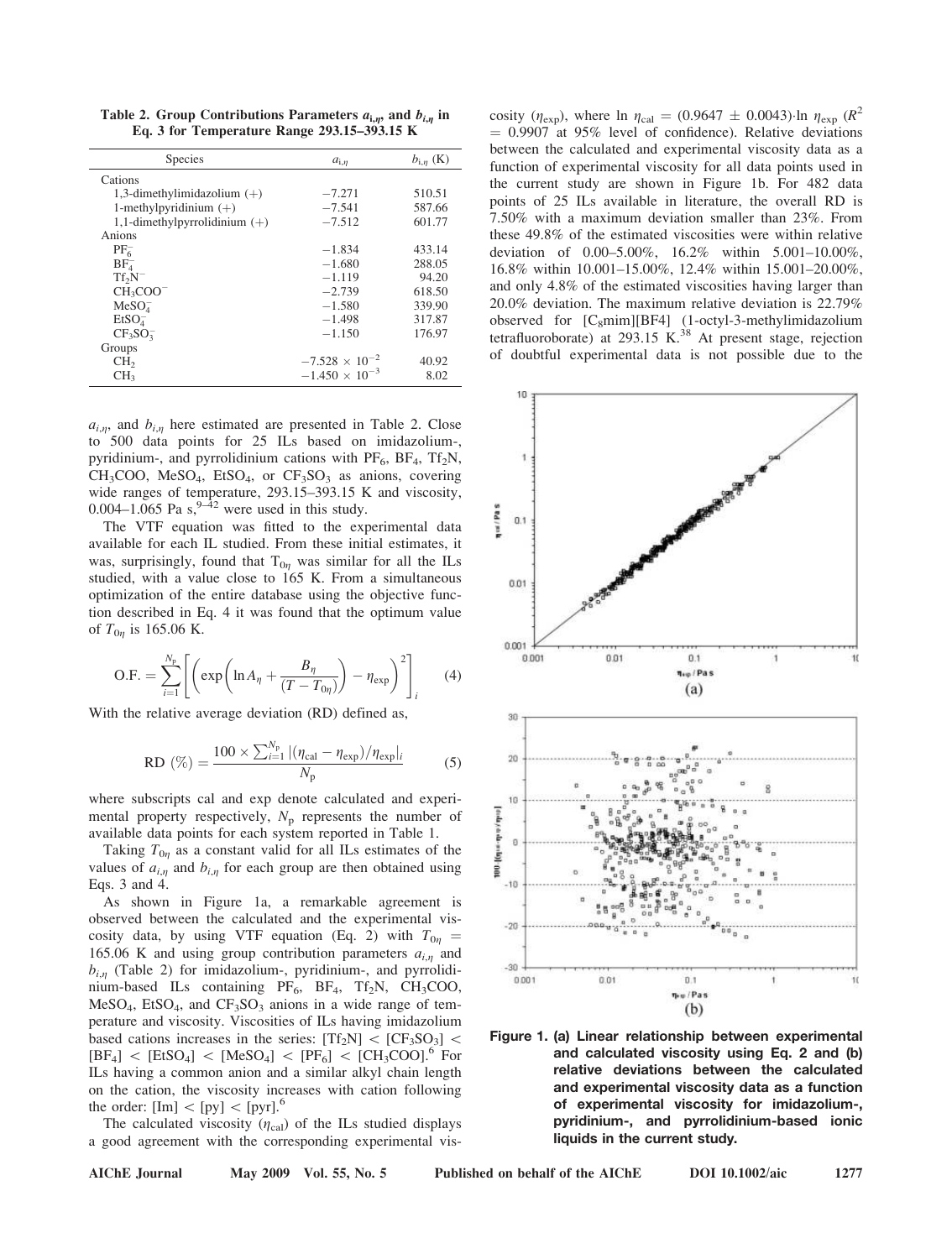|                                           | Temperature     | Data   |                                   | Average Absolute          |           |
|-------------------------------------------|-----------------|--------|-----------------------------------|---------------------------|-----------|
| Ionic Liquid                              | Range $(K)$     | Points | Relative Deviation (range) $(\%)$ | Relative Deviation $(\%)$ | Reference |
| $[C_4mIm][PF_6]$                          | 288.15-323.15   | 5      | $-5.82; 1.04$                     | 2.62                      | 46        |
|                                           | $263.1 - 373.1$ | 10     | $-4.61; 8.68$                     | 3.58                      | 28        |
|                                           | 298.14-353.12   | 17     | $-2.20; 4.28$                     | 2.31                      | 47        |
| $[C_2mIm][BF_4]$                          | 298.1           | 1      | 1.38                              | 1.38                      | 15        |
|                                           | 258.1-433.1     | 36     | $-15.93; 1.89$                    | 3.27                      | 48        |
| $[C_4mIm][BF_4]$                          | 298.1           | 1      | 5.27                              | 5.27                      | 15        |
|                                           | $263.1 - 373.1$ | 10     | $-0.30:16.01$                     | 4.67                      | 28        |
| $[C_1mIm][Tf_2N]$                         | 263.15-373.15   | 12     | $-11.86; 3.89$                    | 4.75                      | 21        |
|                                           | 293.1-373.1     | 7      | $-10.33; 4.00$                    | 5.07                      | 28        |
| $[C_2mIm][Tf_2N]$                         | 288.15-323.15   | 5      | $-9.89:1.77$                      | 4.12                      | 46        |
|                                           | 263.15-373.15   | 12     | $-14.86; 13.33$                   | 8.57                      | 21        |
|                                           | $263.1 - 373.1$ | 10     | $-15.92:15.98$                    | 8.08                      | 28        |
| $[C_4mIm][Tf_2N]$                         | 288.15-323.15   | 5      | $-10.21$ ; $-4.55$                | 7.95                      | 46        |
|                                           | 263.15-373.15   | 12     | $-7.17; 12.26$                    | 5.98                      | 21        |
|                                           | $263.1 - 373.1$ | 10     | $-7.97; 15.92$                    | 5.38                      | 28        |
| [C <sub>6</sub> mlm][Tf <sub>2</sub> N]   | 288.15-323.15   | 5      | $-1.74; 2.54$                     | 1.39                      | 46        |
|                                           | 263.15-373.15   | 12     | $-10.07; 9.33$                    | 5.34                      | 21        |
|                                           | $263.1 - 373.1$ | 10     | $-6.76; 11.09$                    | 5.34                      | 28        |
|                                           | 278.15-323.15   | 9      | $-3.08; 3.68$                     | 1.52                      | 35        |
| [C <sub>8</sub> mIm][Tf <sub>2</sub> N]   | 263.15-373.15   | 12     | $-16.01; 10.13$                   | 6.93                      | 21        |
|                                           | $263.1 - 373.1$ | 10     | $-13.71; 7.03$                    | 6.39                      | 28        |
| $[C_2mIm][EtSO_4]$                        | 258.1-433.1     | 36     | $-15.31; 14.93$                   | 8.28                      | 48        |
| $[C_4mIm][CF_3SO_3]$                      | $263.1 - 373.1$ | 10     | $-3.48:1.64$                      | 1.21                      | 28        |
| $[C_4mIm][Pf_2N]$                         | $263.1 - 373.1$ | 10     | $-4.76:0.58$                      | 1.87                      | 28        |
| [C <sub>4</sub> mlm][CF <sub>3</sub> COO] | $263.1 - 373.1$ | 10     | $-2.82; 5.16$                     | 1.87                      | 28        |
| $[C_4Py] [Tf_2N]$                         | $263.1 - 373.1$ | 10     | $-4.07:5.05$                      | 2.36                      | 28        |
| $[C_4mPyr][Tf_2N]$                        | $263.1 - 373.1$ | 10     | $-2.32; 3.46$                     | 1.41                      | 28        |
| $[Am(4)111][Tf_2N]$                       | $263.1 - 373.1$ | 10     | $-3.59; 5.39$                     | 2.66                      | 28        |
| <b>TOTAL</b>                              | 258.1-433.1     | 307    | $-16.01; 16.01$                   | 4.57                      |           |

Table 3. Prediction of Electrical Conductivities of Imidazolium-, Pyridinium-, Pyrrolidinium-, and Ammonium-Based Ionic Liquids

limited amount of experimental data currently available and the large discrepancies in experimental viscosity values reported in literature among authors, which may be due to impurities like water and halogen ions present in IL samples, or the experimental method adapted.

The predictive capability of the group contribution method here developed for IL viscosity will be further checked below by its potential to correlate with equivalent conductivity and the self-diffusion coefficient using fractional forms of Walden rule<sup>114</sup> and Stokes–Einstein relation,<sup>115</sup> respectively, as will be discussed in subsequent sections of this work.

#### Electrical conductivity

Electrical conductivity  $(\lambda)$  or specific conductivity measures the ability of a material to conduct an electric current. It is defined as the ratio of the current density to the electric field strength. Electrical conductivity is the most important property for chemists and engineers to understand the structure of ionic chemical systems, to control and to design industrial processes, and in the development of electrochemical devices such as high energy batteries. As applications of ILs are rising exponentially in several scientific fields including electro chemistry, it is important to develop a predictive method for the electrical conductivity of ILs which will be used, when experimentally measured electrical conductivity of ILs are not available, to establish if the electrical conductivities are within acceptable limiting values defined in design specifications.

A database of experimental electrical conductivity  $(\lambda)$ available from the open literature was collected and is reported in Table 3. A global number of 300 data points for 15 ILs based on imidazolium-, pyridinium-, pyrrolidinium-, and ammonium-based cations with  $PF_6$ ,  $BF_4$ ,  $Tf_2N$ ,  $EtSO_4$ ,  $CF<sub>3</sub>SO<sub>3</sub>$ ,  $Pf<sub>2</sub>N$ , or  $CF<sub>3</sub>COO$  as anions, covering wide ranges of temperature, 258.1–433.15 K and electrical conductivity,  $0.01-12.68$  S m<sup>-1</sup>,<sup>15,21,28,35,46-48</sup> were used in this study.

A VTF type equation (Eq. 6), similar to what was used for the viscosity, will be here applied to the correlation of the electrical conductivity of ILs.

$$
\ln \lambda = \ln A_{\lambda} + \frac{B_{\lambda}}{(T - T_{0\lambda})}
$$
 (6)

where  $A_{\lambda}$ ,  $B_{\lambda}$ , and  $T_{0\lambda}$  are adjustable parameters, from which  $A_{\lambda}$  and  $B_{\lambda}$  can be obtain by a group contribution method.

$$
A_{\lambda} = \sum_{i=1}^{k} n_i a_{i,\lambda} \qquad B_{\lambda} = \sum_{i=1}^{k} n_i b_{i,\lambda} \tag{7}
$$

where  $n_i$  is the number of groups of type i and k is the total number of different of groups in the molecule, and the parameters  $a_{i,\lambda}$  and  $b_{i,\lambda}$  here estimated for the ILs studied are presented in Table 4. The estimation of the parameters followed an approach similar to what was described above for the viscosities. Again, from the correlation of the individual IL electrical conductivities, it was found that  $T_{0\lambda}$ presented a value for all studied ILs close to 165 K, surprisingly similar to  $T_{0\eta}$  which clearly indicates that these values have a physical meaning. The  $T_{0\lambda}$  value was thus fixed to a value identical to  $T_{0\eta}$  ( $T_{0\eta} = T_{0\lambda} = 165.06$  K). The circa 300 experimental electrical conductivity data points of 15 ILs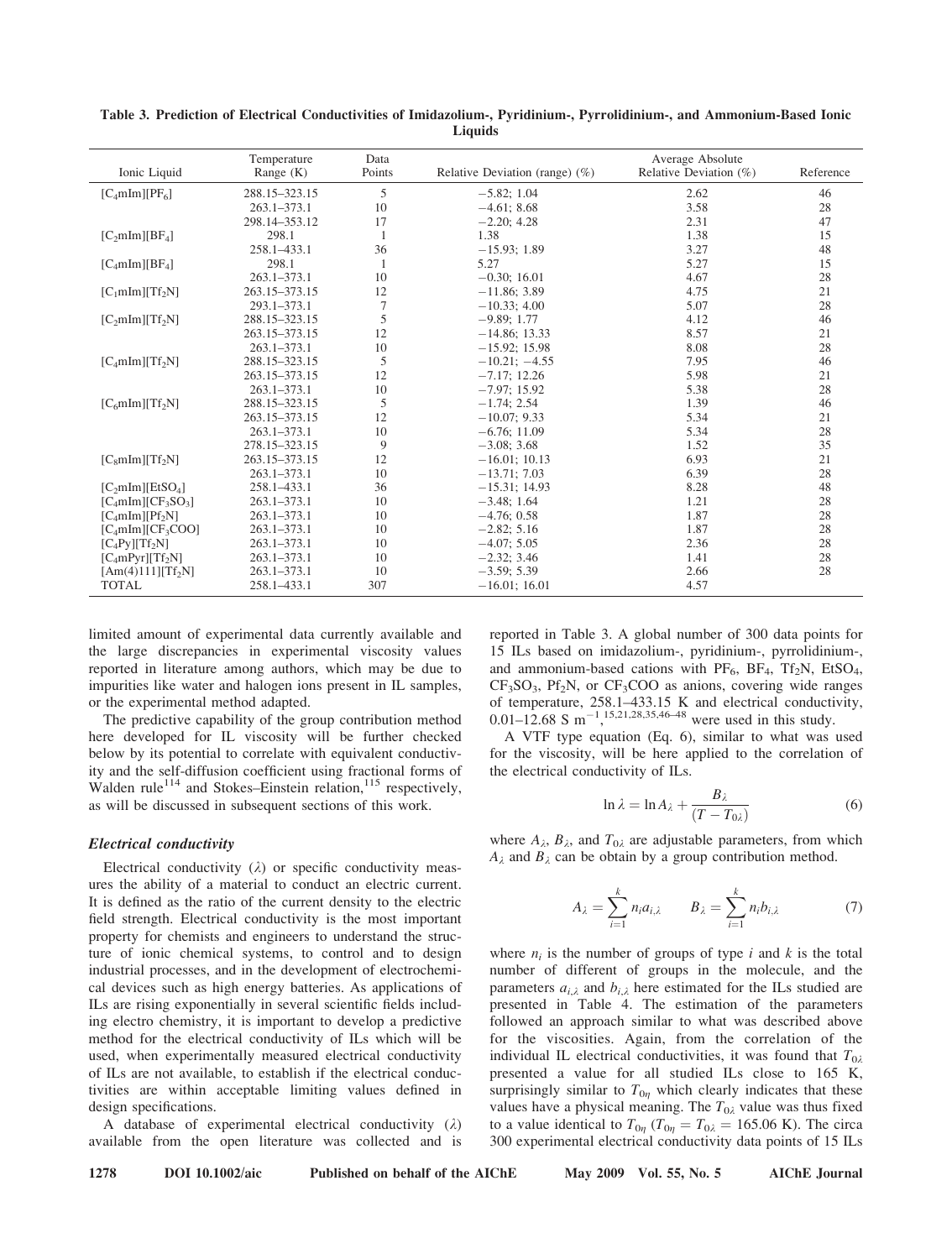Table 4. Group Contributions Parameters  $a_{i,\lambda}$ , and  $b_{i,\lambda}$  in Eq. 7 for Temperature Range 258.15–433.15 K

| Species                           | $a_{i,\lambda}$ | $b_{i}$ (K) |
|-----------------------------------|-----------------|-------------|
| Cations                           |                 |             |
| 1,3-dimethylimidazolium $(+)$     | 78.0            | $-573.7$    |
| 1-ethyl-3-methylimidazolium $(+)$ | 28.1            | $-454.0$    |
| 1-methylpyridinium $(+)$          | 69.7            | $-581.0$    |
| 1,1-dimethylpyrrolidinium $(+)$   | 62.5            | $-588.4$    |
| Tetramethyl ammonium $(+)$        | 89.4            | $-670.2$    |
| Anions                            |                 |             |
| $PF_6^-$                          | 117.3           | $-278.6$    |
| $BF_4^-$                          | 85.8            | $-129.4$    |
| $Tf_2N^-$                         | 10.1            | $-46.4$     |
| CF <sub>3</sub> SO <sub>3</sub>   | 9.0             | $-76.7$     |
| EtSO <sub>4</sub>                 | 120.2           | $-356.5$    |
| $Pf_2N^-$                         | 3.0             | $-161.1$    |
| $CF3COO-$                         | 51.6            | $-123.9$    |
| Group                             |                 |             |
| CH <sub>2</sub>                   | 0.1             | $-36.1$     |

available was then used to obtain the values of the group parameter  $a_{i,\lambda}$ , and  $b_{i,\lambda}$  reported in Table 4, by minimization of the objective function

$$
\text{O.F.} = \sum_{i=1}^{N_{\text{p}}} \left[ \left( \exp \left( \ln A_{\lambda} + \frac{B_{\lambda}}{(T - T_{0\lambda})} \right) - \lambda_{\text{exp}} \right)^{2} \right]_{i} \tag{8}
$$

The calculated electrical conductivity ( $\lambda_{\text{cal}}$ ), by using VTF equation (Eq. 6) with  $T_{0\lambda} = 165.06$  K and using group contribution parameters  $a_{i,\lambda}$ , and  $b_{i,\lambda}$  (Table 4) for imidazolium-, pyridinium-, pyrrolidinium-, and ammonium based ILs having  $PF_6$ ,  $BF_4$ ,  $Tf_2N$ ,  $EtSO_4$ ,  $CF_3SO_3$ ,  $Pf_2N$ , or  $CF_3COO$  as anions, are in good agreement with the corresponding experimental electrical conductivity ( $\lambda_{exp}$ ), as shown in Figure 2a; where  $\lambda_{\text{cal}} = (0.9974 \pm 0.0022) \cdot \lambda_{\text{exp}} (R^2 = 0.9985 \text{ at } 95\%$ level of confidence). Relative deviations between the calculated and experimental electrical conductivity data as a function of experimental electrical conductivity for all data points used in the current study are shown in Figure 2b. For 307 data points of 15 ILs available in literature, the overall RD is 4.57% with a maximum deviation of the order of 16%. From these 38.1% of the estimated electrical conductivities were within relative deviation of 0.00–2.00%, 25.7% within 2.001– 5.00%, 22.8% within 5.001–10.00%, and only 13.4% of the estimated electrical conductivities having larger than 10.0% deviation. The maximum relative deviation of 16.01% is observed for [C4mim][BF4] (1-butyl-3-methylimidazolium tetrafluoroborate) at 263.1  $K^{28}$  and for [C<sub>8</sub>mim][Tf2N] (1octyl-3-methylimidazolium bis(trifluoromethanesulfonyl) amide) at  $263.15$  K.<sup>21</sup> Water content present in IL sample may increase its electrical conductivity significantly<sup>116</sup> which may be a possible reason for some of the larger deviations observed in the calculated electrical conductivity.

For ILs having  $[C_4mim]^+$  (1-butyl-3-methylimidazolium cation), electrical conductivity is increased with anion following the order  $[PF_2N] \le [PF_6] < [CF_3SO_3] < [Tf_2N] \le$  $[CH<sub>3</sub>COO]$  <  $[BF<sub>4</sub>]$ . Electrical conductivity decreases with the increase of alkyl chain length on imidazolium cation and this decrease is more pronounced at higher temperatures. For ILs having a common anion and a similar alkyl chain length on the cation, the electrical conductivity, behaving opposite to viscosity, decreases with cation following the order: [Im]  $>[Py] > [Pyr]$ . However more experimental data and theoretical studies are required to fully understand the influence of cation and anion on the electrical conductivity of ILs.

Generally, high conductive liquids have high fluidity, as would be expected from the Walden rule<sup>114</sup> connecting the ionic mobility to the frictional resistance of ion to its movement offered by the liquid viscosity, under the electrochemical force. The relationship between viscosity and conductance in terms of the fractional Walden rule can be written as:

$$
\Lambda \cdot \eta^a = \text{constant} \tag{9}
$$

where  $\Lambda$  is equivalent conductivity and  $\alpha$  is a constant between zero and unity. The log  $\Lambda$  versus log  $\eta^{-1}$  plot is shown in Figure<sup>3</sup> using reciprocal poise  $(P^{-1})$  and S cm<sup>2</sup> mol<sup>-1</sup> as the units for fluidity and equivalent conductivity, respectively. For



Figure 2. (a) Linear relationship between experimental and calculated electrical conductivity using Eq. 6 and (b) relative deviations between the calculated and experimental electrical conductivity as a function of experimental electrical conductivity for imidazolium-, pyridinium-, pyrrolidinium-, and ammonium-based ionic liquids in the current study.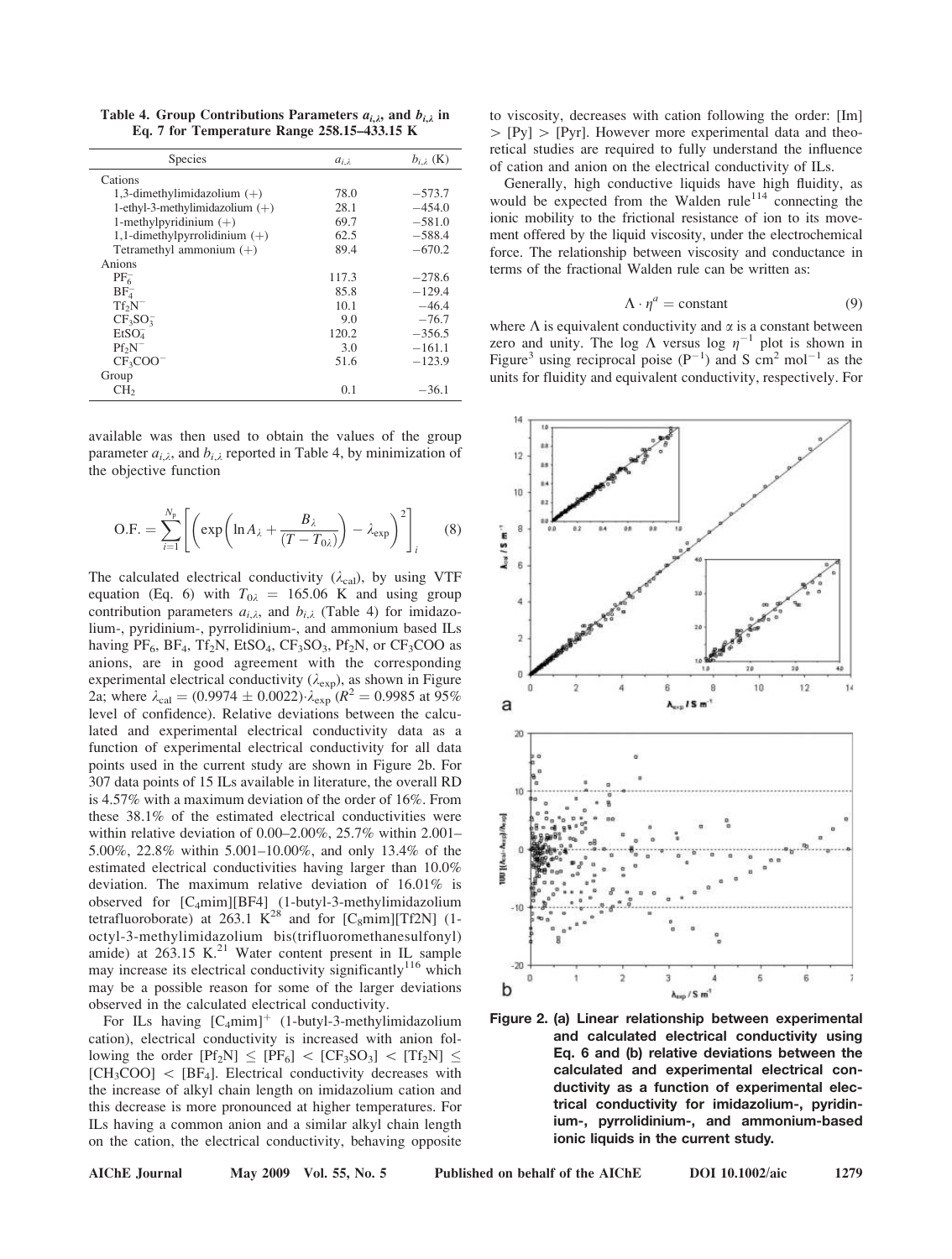

Figure 3. Walden plot showing the behavior of equivalent conductivity of ionic liquids expected from precise correlation with their viscosity.

Experimental electrical conductivity data collected from literature are converted into equivalent conductivity using density calculated from our previous model (Ref. 4), and fluidity is obtained as the reciprocal of viscosity from group contribution method developed in this work.

the chosen units, the ''ideal'' Walden line runs from corner to corner of a square diagram. The Walden plot can also be useful to understand the relationship between electrical conductivity and vapor pressure.<sup>117</sup> For the purpose of Figure 3, experimental electrical conductivity data collected from litera $ture^{15,21,28,35,46-48}$  are converted into equivalent conductivity using density calculated from our previous model,<sup>4</sup> and fluidity is obtained as the reciprocal of viscosity from group contribution method developed in this work. In the log-log plot (Figure 3); the slope  $(\alpha)$  of the Walden line is obtained as  $0.935 \pm 0.008$ . From the plot it is clear that equivalent conductance  $(\Lambda)$  can be predicted from precise correlation with viscosity ( $\eta$ ), using linear relation: log  $\Lambda = (0.935 \pm 1.00)$ 0.008)log  $\eta^{-1}$  - (0.226  $\pm$  0.005) and, as usual, the conductivity decreases with viscosity increase. This correlation also supports the predictive ability of the model for density previously proposed $4$  and the group contribution method here developed for viscosity.

## Self-diffusion coefficient

Self-diffusion coefficient  $(D)$  is one of the most important transport properties of fluids, which is required in the framework of chemical reaction kinetics and process design. It is related to viscosity in terms of the fractional form of the Stokes–Einstein relation $115$  according to which the self-diffusion coefficient is proportional to the ratio of temperature and viscosity and can be written as:

$$
D \cdot (\eta/T)^{\beta} = \text{constant} \tag{10}
$$

where  $\beta$  is a constant.

Experimental self-diffusion coefficient  $(D)$  data of ILs are still scarce in the open literature. The data available were

collected to evaluate the relation between self-diffusion coefficient (D) and viscosity  $(\eta)$  as shown in Figure 4. For this purpose the viscosity was calculated using the group contribution method proposed above. For 45 data points for 5 ILs based on imidazolium cation with  $BF_4$  or  $Tf_2N$  as anion, covering wide ranges of temperature, 263.15–353.15 K and self-diffusion coefficient,  $2.43 \times 10^{-12} - 3.71 \times 10^{-10}$  m<sup>2</sup>  $s^{-1}$ ,<sup>21,118</sup> a very good linear correlation is observed with  $T/\eta$ , as shown in Figure 4; where

$$
D \cdot 10^{12} = (6.995 \pm 0.061) \cdot (T/\eta)
$$
  

$$
(R^2 = 0.997 \text{ at } 95\% \text{ level of confidence}) \quad (11)
$$

This correlation further supports the predictive ability of group contribution method here proposed for the viscosity of ILs and allows an estimation of the self-diffusion coefficient of ILs based on viscosity data.

It would be interesting to correlate the ionic diffusivity with conductivity through Nernst–Einstein equation, but the limited amount of experimental data available restricted such development at this point. We are confident that such correlation for ILs will be possible when an adequate amount of experimental data will become available.

#### Thermal conductivity

Thermal conductivity measures the ability of a material to conduct heat. It depends on many properties of a material, particularly on its structure and temperature. The knowledge of the thermal conductivity is important to obtain the heat transfer coefficient of fluids which is essential for the design of heat transfer fluid and equipments.<sup>119</sup> Among the different transport properties, thermal conductivity is one of the most difficult to estimate using predictive methods.

The database of experimental thermal conductivity  $(k)$ available in the open literature, reported in Table 5, is limited. The 107 data points available, for 16 ILs based on





Experimental self-diffusion coefficient data collected from literature and viscosity obtained from group contribution method developed in this work.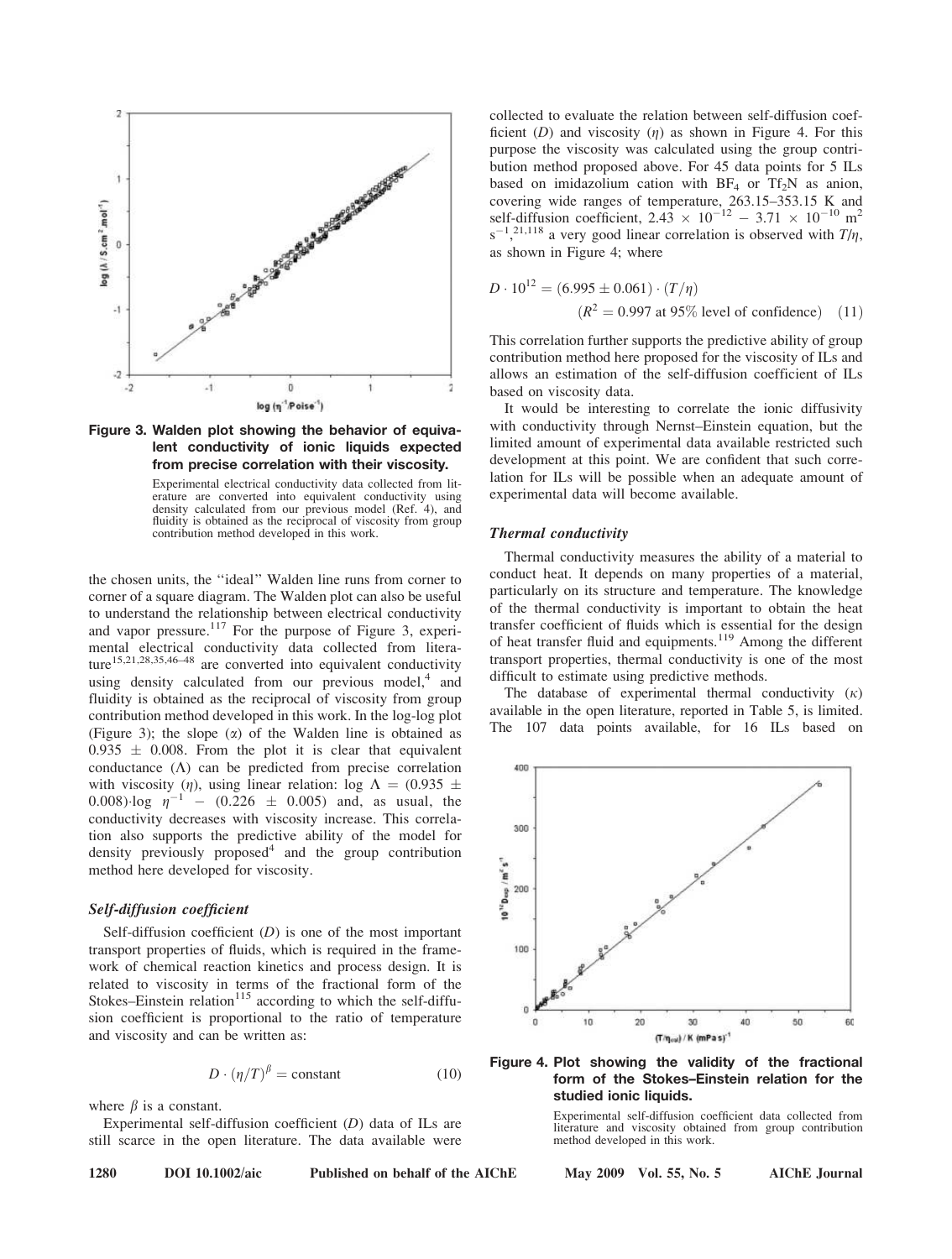Table 5. Prediction of Thermal Conductivities of Imidazolium-, Pyrrolidinium-, and Phosphonium-Based Ionic Liquids

| Ionic Liquid                                                   | Temperature<br>Range $(K)$ | Data<br>Points | Average Absolute<br>Relative Deviation $(\%)$ | Reference |
|----------------------------------------------------------------|----------------------------|----------------|-----------------------------------------------|-----------|
| $[C_4mIm][PF_6]$                                               | 294.9-335.1                | 3              | 0.15                                          | 44        |
| [C <sub>6</sub> mlm][PF <sub>6</sub> ]                         | 294.9-335.2                |                | 0.22                                          | 44        |
| [C <sub>8</sub> mlm][PF <sub>6</sub> ]                         | 294.9-335.1                |                | 0.26                                          | 44        |
| [C <sub>2</sub> mlm][BF4]                                      | $300 - 390$                | 10             | 3.07                                          | 43        |
| [C4mIm][BF4]                                                   | $300 - 390$                | 10             | 2.49                                          | 43        |
| $[C_2mIm][Tf_2N]$                                              | $293 - 353$                |                | 1.58                                          | 45        |
| $\text{[C4mIm][Tf}_2\text{N]}$                                 | $293 - 353$                |                | 1.26                                          | 45        |
|                                                                | 298.15                     |                | 2.06                                          | 42        |
| [C <sub>6</sub> mlm][Tf <sub>2</sub> N]                        | $293 - 353$                |                | 1.40                                          | 45        |
| [C <sub>8</sub> mlm][Tf <sub>2</sub> N]                        | $293 - 353$                |                | 1.09                                          | 45        |
| $[C_{10}mIm][Tf_2N]$                                           | $293 - 353$                |                | 0.78                                          | 45        |
| [C <sub>3</sub> mmIm][Tf <sub>2</sub> N]                       | $300 - 390$                | 10             | 0.20                                          | 43        |
| [C <sub>2</sub> mlm][EtSO4]                                    | $293 - 353$                |                | 0.15                                          | 45        |
| $[C4mIm][CF_3SO_3]$                                            | $293 - 353$                |                | 0.15                                          | 45        |
| $[THTDPh][Tf_2N]$                                              | $293 - 353$                |                | 0.66                                          | 45        |
| [THTDPh][Cl]                                                   | $293 - 353$                |                | 0.24                                          | 45        |
| $\left[$ C4mPyr $\right]$ $\left[$ Tf <sub>2</sub> N $\right]$ | $293 - 353$                |                | 0.19                                          | 45        |
| TOTAL                                                          | 293-390                    | 107            | 1.06                                          |           |

imidazolium-, pyrrolidinium-, and phosphonium based cations with  $PF_6$ ,  $BF_4$ ,  $Tf_2N$ ,  $EtSO_4$ ,  $CF_3SO_3$ , or Cl as anions, covering wide range of temperature, 293–390 K and thermal conductivity, 0.124–0.199 W m<sup>-1</sup> K<sup>-1</sup>,<sup>42–45</sup> were used in this study. From the experimental thermal conductivity, it was observed that the thermal conductivity is weakly dependent on temperature, and could be fitted with a linear correlation of the form:

$$
\kappa = A_{\kappa} - B_{\kappa} T \tag{12}
$$

where T is temperature in K, and  $A_k$  and  $B_k$  are fitting parameters that can be obtained from a group contribution approach as

$$
A_{\kappa} = \sum_{i=1}^{k} n_i a_{i,\kappa} \qquad B_{\kappa} = \sum_{i=1}^{k} n_i b_{i,\kappa} \tag{13}
$$

where  $n_i$  is the number of groups of type i and k is the total number of different groups in the molecule, and the parameters  $a_{i,k}$ , and  $b_{i,k}$  here estimated for ILs studied are given in Table

Table 6. Group Contributions Parameters  $a_{i,k}$  and  $b_i$ , $\kappa$  in Eq. 13 for Temperature Range 293–390 K

| Species                         | $a_{i,\kappa}$ | $b_{i,\kappa}$ (K <sup>-1</sup> ) |
|---------------------------------|----------------|-----------------------------------|
| Cations                         |                |                                   |
| 1,3-dimethylimidazolium $(+)$   | 0.1356         | $1.564 \times 10^{-5}$            |
| 1,1-dimethylpyrrolidinium $(+)$ | 0.1325         | $1.668 \times 10^{-5}$            |
| Tetramethyl phosphonium $(+)$   | 0.1503         | $3.230 \times 10^{-5}$            |
| Anions                          |                |                                   |
| $PF_6^-$                        | 0.0173         | $9.088 \times 10^{-6}$            |
| $BF_{4}^{-}$                    | 0.0874         | $8.828 \times 10^{-5}$            |
| $Tf_2N^-$                       | 0.0039         | $2.325 \times 10^{-5}$            |
| $CF_3SO_3^-$                    | 0.0305         | $5.284 \times 10^{-5}$            |
| EtSO <sub>4</sub>               | 0.0700         | $6.552 \times 10^{-5}$            |
| $Cl^{-}$                        | 0.0166         | $1.000 \times 10^{-5}$            |
| Groups                          |                |                                   |
| CH <sub>2</sub>                 | 0.0010         | $2.586 \times 10^{-6}$            |
| CH <sub>3</sub>                 | 0.0042         | $7.768 \times 10^{-6}$            |

6. According to Eq. 12, a plot of  $\kappa$  versus T gives the values of  $B_k$  as slope and  $A_k$  as intercept. After an initial correlation of each individual IL using Eq. 12 an approach similar to what was used previously for the other properties discussed above was followed to obtain the optimum values of the group contribution parameters  $a_{i,k}$  and  $b_{i,k}$  reported in Table 6 by minimization of the objective function below

$$
O.F. = \sum_{i=1}^{N_p} [((A_{\kappa} - B_{\kappa}T) - \kappa_{exp})^2]_i
$$
 (14)

The calculated thermal conductivity  $(\kappa_{\text{cal}})$  using the group contribution parameters  $a_{i,k}$ , and  $b_{i,k}$  reported in Table 6 for imidazolium-, pyrrolidinium-, and phosphonium based ILs



Figure 5. Relative deviations between the calculated and experimental thermal conductivity as a function of experimental thermal conductivity for imidazolium-, pyrrolidinium-, and phosphonium-based ionic liquids in the current study.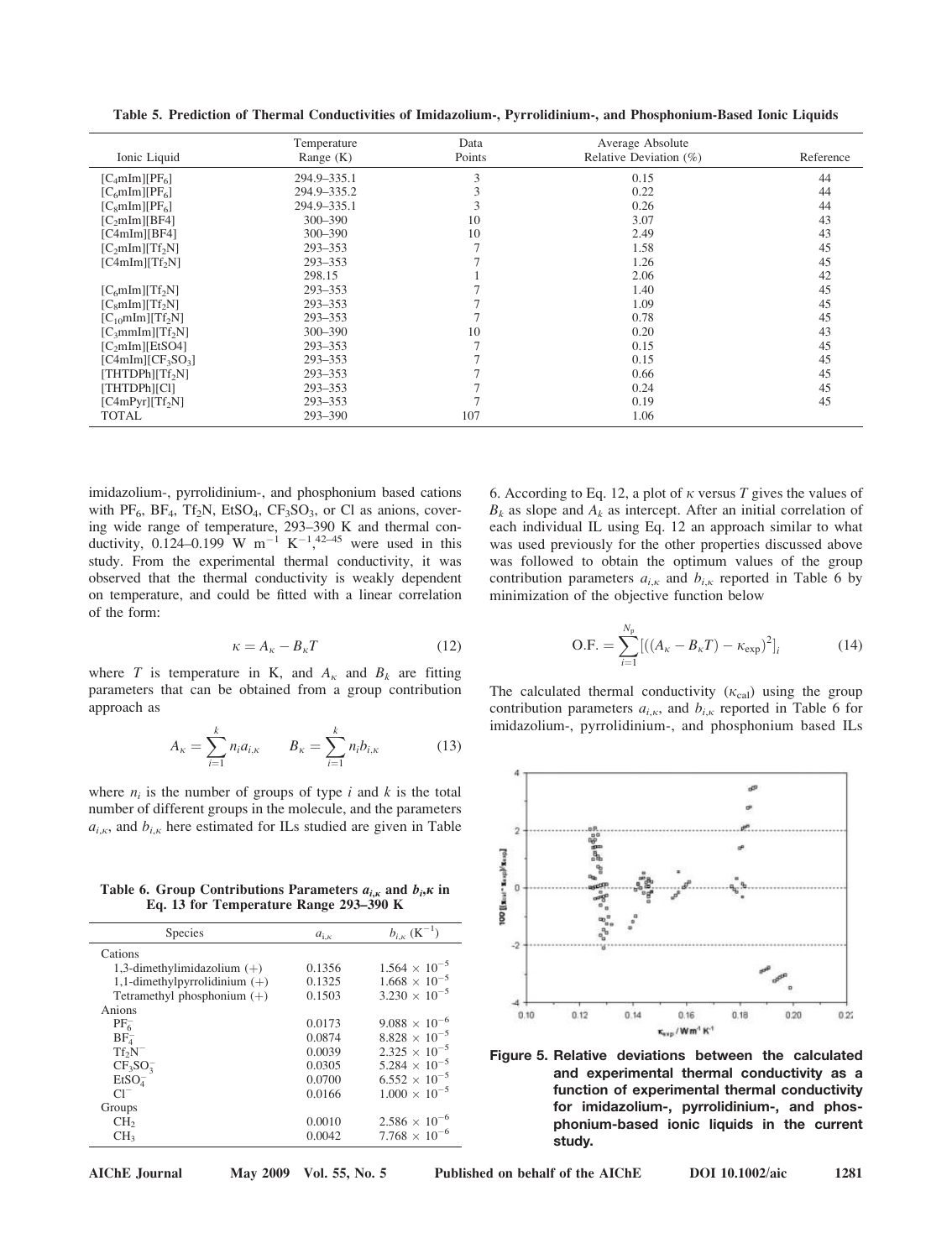| Temperature   | Data         | Average Absolute<br>Relative           |           | Temperature      | Data                         | Average Absolute<br>Relative                  |           |
|---------------|--------------|----------------------------------------|-----------|------------------|------------------------------|-----------------------------------------------|-----------|
| Range $(K)$   | Points       | Deviation $(\%)$                       | Reference | Range $(K)$      | Points                       | Deviation $(\%)$                              | Reference |
|               |              | $[C_4mIm][PF_6]$                       |           |                  |                              | $[C_4mIm][Tf_2N]$                             |           |
| 298.1         | 1            | 0.07                                   | 12        | 298.15           | $\mathbf{1}$                 | 0.09                                          | 69        |
| 298.15        | $\mathbf{1}$ | 0.05                                   | 49        | 293.15-333.15    | $\overline{4}$               | 0.09                                          | 125       |
| 298.15        | 1            | 0.04                                   | 50        |                  |                              | [C <sub>6</sub> mlm][Tf <sub>2</sub> N]       |           |
| 283.15-343.15 | 13           | 0.03                                   | 36        | 293.15-333.15    | $\overline{4}$               | 0.11                                          | 125       |
| 293.15-303.15 | 3            | 0.04                                   | 51        |                  |                              | $[C_8mIm][Tf_2N]$                             |           |
| 298.15        | 1            | 0.04                                   | 52        | 298.15           | 1                            | 0.35                                          | 65        |
| 298.15        | 1            | 0.04                                   | 53        | 293.15-333.15    | 4                            | 0.21                                          | 125       |
| 293.15-303.15 | 3            | 0.04                                   | 54        |                  |                              | $[C_{10}mIm][Tf_2N]$                          |           |
| 298.15        | 1            | 0.04                                   | 55        | 293.15-333.15    | $\overline{4}$               | 0.31                                          | 125       |
| 288.15-343.15 | 12           | 0.05                                   | 56        |                  |                              | $[C_1$ eIm][Tf <sub>2</sub> N]                |           |
| 298.15        | 1            | 0.08                                   | 57        | 298.15           | 1                            | 0.23                                          | 69        |
|               |              | [C <sub>6</sub> mlm][PF <sub>6</sub> ] |           |                  |                              | $[C_4$ eIm][Tf <sub>2</sub> N]                |           |
| 288.15-318.15 | 7            | 0.11                                   | 58        | 298.15           | 1                            | 0.03                                          | 69        |
| 298.15        | $\mathbf{1}$ | 0.12                                   | 50        |                  |                              | $[C2mlm][CF3SO3]$                             |           |
| 293.15-303.15 | 3            | 0.11                                   | 51        | 298.15           | 1                            | 0.11                                          | 69        |
| 298.15        | $\mathbf{1}$ | 0.12                                   | 52        |                  |                              | $[C_4mIm][CF_3SO_3]$                          |           |
| 293.15-303.15 | 3            | 0.11                                   | 54        | 298.15           | 1                            | 0.01                                          | 69        |
|               |              | [C <sub>8</sub> min][PF <sub>6</sub> ] |           | 293.15-333.15    | 4                            | 0.10                                          | 125       |
| 298.1         | 1            | 0.03                                   | 12        |                  |                              | $[C_1$ eIm][CF <sub>3</sub> SO <sub>3</sub> ] |           |
| 298.1         | $\mathbf{1}$ | 0.04                                   | 50        | 298.15           | 1                            | 0.14                                          | 69        |
| 283.15-343.15 | 13           | 0.05                                   | 36        |                  |                              | $[C_4$ eIm][ $CF_3SO_3$ ]                     |           |
| 293.15-303.15 | 3            | 0.04                                   | 51        | 298.15           | 1                            | 0.00                                          | 69        |
| 298.15        | 1            | 0.04                                   | 52        |                  |                              | $[C_1mIm][MeSO_4]$                            |           |
| 293.15-303.15 | 3            | 0.04                                   | 54        | 283.15-343.15    | 13                           | 0.43                                          | 70        |
|               |              | $[C_4min][BF_4]$                       |           | 293.15-303.15    | 3                            | 0.37                                          | 51        |
| 298.3-323.0   | 6            | 0.26                                   | 59        | 298.15           | $\mathbf{1}$                 | 0.38                                          | 52        |
| 298.15        | $\mathbf{1}$ | 0.16                                   | 60        | 298.15           | $\mathbf{1}$                 | 0.38                                          | 53        |
| 288.15-343.15 | 12           | 0.03                                   | 56        |                  |                              | $[C_4mIm][MeSO_4]$                            |           |
| 298.15        | $\mathbf{1}$ | 0.16                                   | 61        | 283.15-343.15    | 13                           | 0.40                                          | 37        |
| 298.15        | 1            | 0.17                                   | 41        | 293.15-303.15    | 3                            | 0.48                                          | 51        |
|               |              | [C <sub>6</sub> min][BF <sub>4</sub> ] |           | 298.15           | $\mathbf{1}$                 | 0.48                                          | 61        |
| 298           | 1            | 0.16                                   | 62        |                  |                              | [C <sub>2</sub> mlm][EtSO <sub>4</sub> ]      |           |
|               |              | [C <sub>8</sub> min][BF <sub>4</sub> ] |           | 288.15-343.15    | 12                           | 0.19                                          | 23        |
| 298.15        | 1            | 0.14                                   | 63        | 298.15           | $\mathbf{1}$                 | 0.30                                          | 22        |
| 298.15        | 1            | 0.08                                   | 64        | 298.15           | $\mathbf{1}$                 | 0.27                                          | 32        |
| 298.15        | 1            | 0.08                                   | 65        | 298.15           | $\mathbf{1}$                 | 0.30                                          | 30        |
| 288.15-343.15 | 12           | 0.05                                   | 56        |                  |                              | [C <sub>6</sub> mlm][Cl]                      |           |
| 298.15        | 1            | 0.02                                   | 66        | 298.15           | $\mathbf{1}$                 | 0.47                                          | 12        |
| 298.15        | $\mathbf{1}$ | 0.14                                   | 67        | 298.15-343.15    | 10                           | 0.61                                          | 24        |
| 283.15-363.15 | 17           | 0.02                                   | 68        |                  |                              | [C <sub>8</sub> mlm][Cl]                      |           |
|               |              | $[C_4$ mmim][BF <sub>4</sub> ]         |           | 298.15           | $\mathbf{1}$                 | 0.61                                          | 12<br>71  |
| 298.15        | 1            | 0.00                                   | 41        | 298.15<br>298.15 | $\mathbf{1}$<br>$\mathbf{1}$ | 0.47<br>0.55                                  | 72        |
| 298.15        | 1            | $[C_1mIm][Tf_2N]$<br>0.39              | 69        | 298.15-343.15    | 10                           | 0.30                                          | 24        |
|               |              | $[C_2mIm][Tf_2N]$                      |           | 298.15           | $\mathbf{1}$                 | 0.24                                          | 73        |
| 298.15        | 1            | 0.25                                   | 69        | 298.15           | $\mathbf{1}$                 | 0.24                                          | 74        |
| 293.15-333.15 | 4            | 0.24                                   | 125       |                  |                              |                                               |           |
| Total         |              |                                        |           | 283.15-363.15    | 245                          | 0.18                                          |           |
|               |              |                                        |           |                  |                              |                                               |           |

Table 7. Prediction of Refractive Index of Imidazolium-Based Ionic Liquids

having  $PF_6$ ,  $BF_4$ ,  $Tf_2N$ ,  $EtSO_4$ ,  $CF_3SO_3$ , or Cl as anions, are in very good agreement with the corresponding experimental thermal conductivity ( $\kappa_{\exp}$ ); where  $\kappa_{\text{cal}} = (0.9991 \pm$  $(0.0017) \cdot \kappa_{\text{exp}}$  ( $R^2 = 0.9997$  at 95% level of confidence). Relative deviations between the calculated and experimental thermal conductivity data as a function of experimental thermal conductivity for all data points used in the current study are shown in Figure 5. For 107 data points of 16 ILs available in literature,  $42-45$  the overall RD is 1.06% with a maximum deviation of the order of 3.5%. From these 55.2% of the estimated thermal conductivities were within relative deviation of 0.00–1.00%, 25.2% within 1.001–2.00%, with only 19.6% of the estimated thermal conductivities showing a deviation larger than 2%. The maximum relative deviation of 3.49% was observed for  $[C_2mim][BF4]$  (1-ethyl-3methylimidazolium tetrafluoroborate) and  $[C_4$ mim][BF4] (1-butyl-3-methylimidazolium tetrafluoroborate) at 300 K.<sup>43</sup> The thermal conductivity of the ILs is similar to what is observed for organic molecular liquids and much lower than that for pure water. Small amounts of impurities, such as water and chloride, in the IL sample do not seem to have a significant effect on the thermal conductivity; however, the thermal conductivity seems to increase with the amount of impurities.<sup>45</sup> For ILs having an imidazolium based cation, the thermal conductivity increases with the anion following the trend:  $[Tf_2N] < [CF_3SO_3] \le [PF_6] < [EtSO_4] < [BF_4]$ .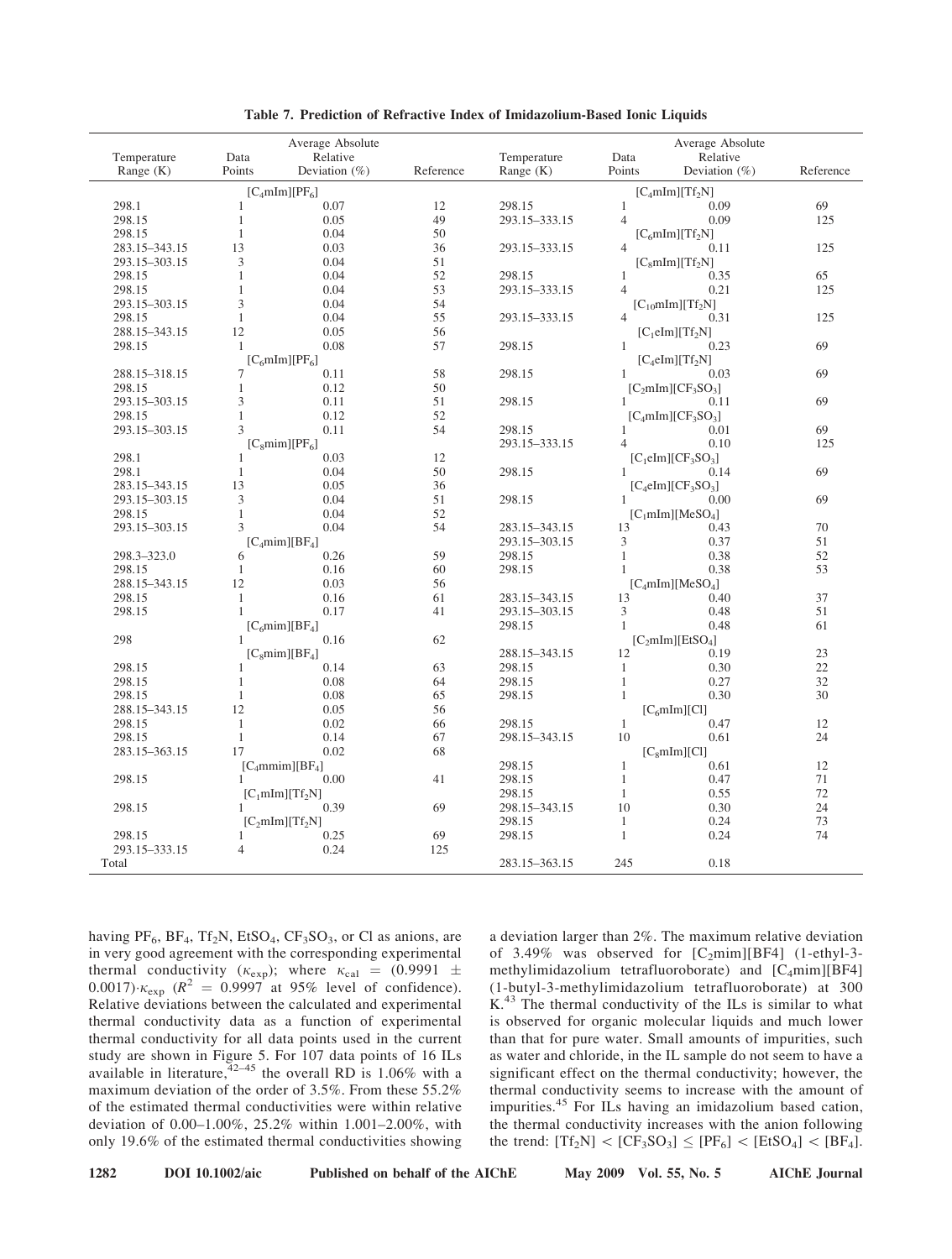Table 8. Group Contributions Parameters  $a_i$ , $n_D$  and  $b_i$ , $n_D$  in Eq. 16 for Temperature Range 283.15–363.15 K

| <b>Species</b>                | $a_i, n_D$ | $b_i, n_{\rm D}$ (K <sup>-1</sup> ) |
|-------------------------------|------------|-------------------------------------|
| Cations                       |            |                                     |
| 1,3-dimethylimidazolium $(+)$ | 1.4436     | $2.268 \times 10^{-4}$              |
| Anions                        |            |                                     |
| $PF_6^-$                      | 0.0330     | $2.821 \times 10^{-5}$              |
| $BF_4^-$                      | 0.0427     | $2.835 \times 10^{-5}$              |
| $Tf_2N^-$                     | 0.0628     | $7.506 \times 10^{-5}$              |
| $CF_3SO_3^-$                  | 0.0783     | $8.653 \times 10^{-5}$              |
| MeSO <sub>4</sub>             | 0.1314     | $1.016 \times 10^{-4}$              |
| EtSO <sub>4</sub>             | 0.1667     | $1.749 \times 10^{-4}$              |
| $Cl^{-}$                      | 0.1247     | $2.836 \times 10^{-5}$              |
| Groups                        |            |                                     |
| CH <sub>2</sub>               | 0.0045     | $4.587 \times 10^{-6}$              |
| CH <sub>3</sub>               | 0.0353     | $7.330 \times 10^{-5}$              |

The thermal conductivity also increases somewhat with the increase of alkyl chain length on imidazolium cation.

### Refractive index

Refractive index  $(n_D)$  is a fundamental physical property and it is used to testing a material, confirm its purity, or to calculate the concentration of a mixture. It is important for optics related research fields. It is also related to other properties such as dielectric constant, density, and surface tension through thermodynamic equations.

Experimental refractive index data available in the open literature are reported in Table 7. It was possible to find 245 data points for 24 imidazolium based ILs having  $PF_6$ ,  $BF_4$ ,  $Tf_2N$ ,  $MeSO_4$ ,  $EtSO_4$ ,  $CF_3SO_3$ , or Cl as anions, covering a wide range of temperature, 283.15–  $363.15$  K,<sup>12,19,22,23,24,30,32,36,37,41,49–74</sup> that were used in this study. For the studied ILs in the temperature range available, it was observed that the experimental refractive index of IL linearly decreases with temperature, and could be fitted with a linear correlation of the form:

$$
n_{\rm D} = A_{n_{\rm D}} - B_{n_{\rm D}} T \tag{15}
$$

where  $A_{n_D}$  and  $B_{n_D}$  can be obtained from a group contribution approach as

$$
A_{n_{\rm D}} = \sum_{i=1}^{k} n_i a_{i,n_{\rm D}} \qquad B_{n_{\rm D}} = \sum_{i=1}^{k} n_i b_{i,n_{\rm D}} \tag{16}
$$

where  $n_i$  is the number of groups of type i and k is the total number of different of groups in the molecule, and the parameters  $a_i$ <sub>n</sub><sub>D</sub>, and  $b_i$ <sub>n</sub><sub>D</sub> here estimated are reported in Table 8.

The parameter estimation followed the approach previously described for the other properties by minimization of the objective function below

$$
\text{O.F.} = \sum_{i=1}^{N_p} [((A_{n_{\text{D}}} - B_{n_{\text{D}}}T) - n_{D_{\text{exp}}})^2]_i \tag{17}
$$

The calculated refractive index  $(n_{D,cal})$  from Eqs. 15 and 16 using with group contribution parameters  $A_i$ ,  $n_D$  and  $b_i$  from Table 8 for imidazolium based ILs having  $PF_6$ ,  $BF_4$ ,  $Tf_2N$ , MeSO<sub>4</sub>, EtSO<sub>4</sub>, CF<sub>3</sub>SO<sub>3</sub>, or Cl as anions, are in excellent agreement with the corresponding experimental refractive index

 $(n_{D,exp})$ ; where  $n_{D,cal} = (0.9999 \pm 0.0002) \cdot n_{D,exp} (R^2 = 0.9977)$ at 95% level of confidence). Relative deviations between the calculated and experimental refractive index data as a function of experimental refractive index for all data points used in the current study are shown in Figure 6. For 245 data points of 24 ILs available in literature, the overall RD is 0.18% with a maximum deviation of the order of 0.6%. From these about 47.8% of the estimated refractive indices were within a relative deviation of 0.00–0.10%, 45.7% within 0.101–0.50%, and only 6.5% of the estimated refractive indices having larger than 0.5% deviation. The maximum relative deviation is 0.61% observed for  $[C_6 \text{min}][C]$  (1-hexyl-3-methylimidazolium chloride).<sup>24</sup> The results indicate that the refractive index of studied ILs is weakly dependent on temperature and it slightly decreases with temperature. The refractive index of all studied ILs is higher than what is observed for pure water. Water present in IL sample as an impurity has no significant effect on the refractive index; however, from the refractive index data of aqueous solutions of  $\text{ILs},^{23,41,120}$  it is clear that the refractive index decreases with increasing amount of water. For ILs having imidazolium based cation, refractive index is increased with anion follows the trend:  $[PF_6] < [BF_4] < [TF_2N] < [CF_3SO_3]$  $[MeSO<sub>4</sub>] < [EtSO<sub>4</sub>] < [CI]$ ; and it increases a little with the increase of alkyl chain length on the imidazolium cation. The low deviations observed in calculated refractive indices for a wide range of imidazolium based ILs shows that the group contribution method here developed can predict refractive index of new ionic liquids in wide ranges of temperatures and, as data for new groups of cations and anions became available, can be easily extended to a larger range of ionic liquids.

# Isobaric expansivity

Thermal expansion of a material must be considered in engineering applications where changes in dimension or density due to temperature are expected. It is an important property to be considered while developing the ILs as heat transfer fluids or for heat storage applications<sup>42,43,121</sup> or, as recently suggested, for IL based liquid-in-glass thermometers.<sup>122</sup>



Figure 6. Relative deviations between the calculated and experimental refractive index as function of experimental refractive index for imidazolium-based ionic liquids in the current study.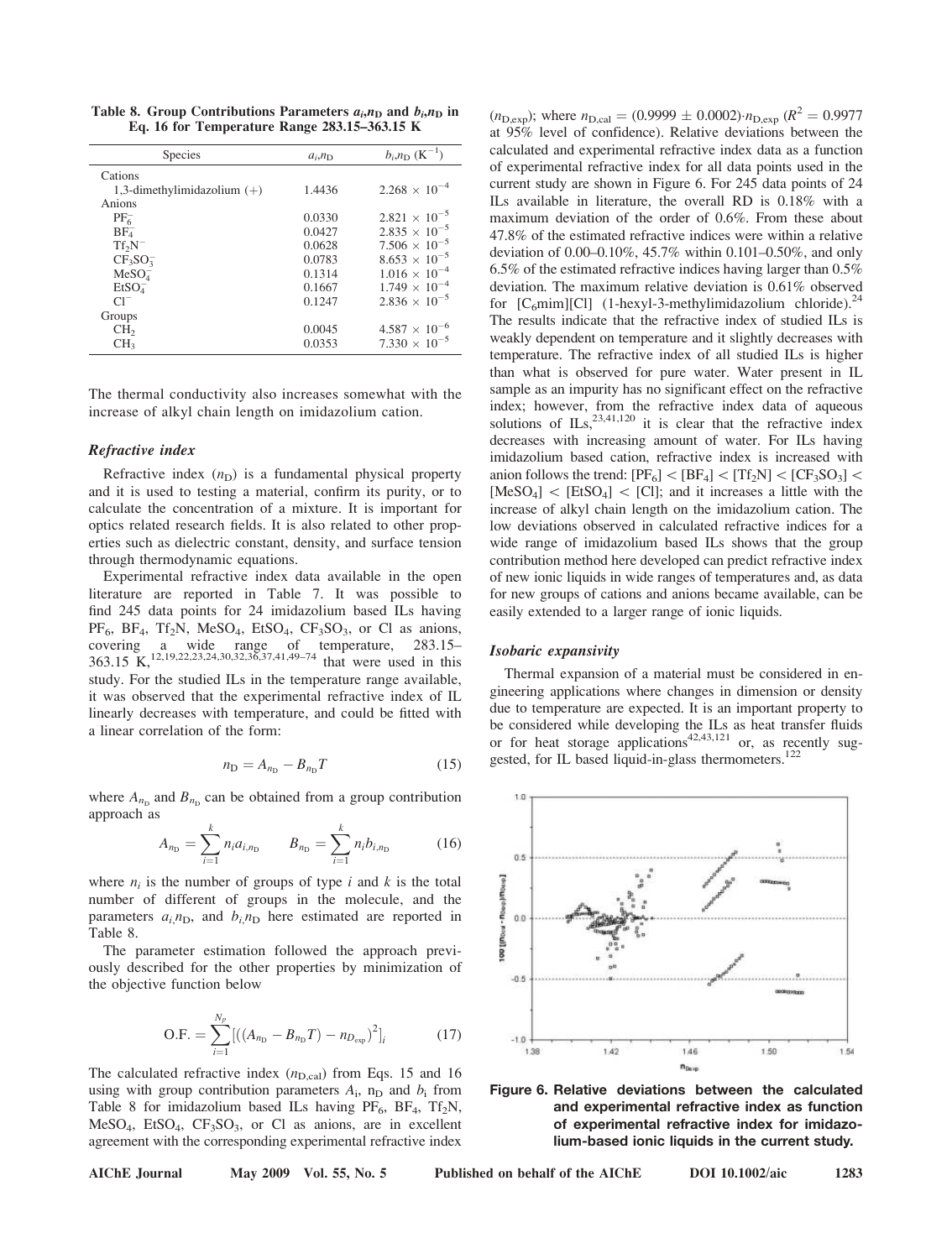| $10^4 \alpha_{\text{Pexp}} (K^{-1})$ | Relative Deviation (%)                 | Reference | $10^4 \alpha_{Pexp} (K^{-1})$ | Relative Deviation (%)                                                          | Reference |
|--------------------------------------|----------------------------------------|-----------|-------------------------------|---------------------------------------------------------------------------------|-----------|
|                                      | $[C_4mIm][PF_6]$                       |           |                               | $[C_4mIm][C(CN)_3]$                                                             |           |
| 6.00                                 | 2.83                                   | 29        | 7.41                          | 0.00                                                                            | 94        |
| 6.06                                 | 1.79                                   | 75        |                               | [C <sub>6</sub> mlm][Cl]                                                        |           |
| 6.11                                 | 1.01                                   | 76        | 5.50                          | $-1.24$                                                                         | 24        |
| 6.16                                 | 0.20                                   | 77        |                               | [C <sub>s</sub> mlm][Cl]                                                        |           |
| 6.16                                 | 0.18                                   | 81        | 5.72                          | $-3.67$                                                                         | 24        |
| 6.17                                 | $0.01\,$                               | $78\,$    | 5.72                          | $-3.67$                                                                         | 73        |
| 6.20                                 | $-0.40$                                | 79        |                               | $[C_1mIm][MeSO_4]$                                                              |           |
| 6.23                                 | $-0.91$                                | 36        | 5.42                          | 0.89                                                                            | 54        |
| 6.24                                 | $-1.15$                                | 56        | 5.44                          | 0.67                                                                            | 70        |
| 6.31                                 | $-2.13$                                | 82        | 5.76                          | $-4.95$                                                                         | 95        |
| 6.10                                 | 1.19                                   | 34        |                               | $[C_4mIm][MeSO_4]$                                                              |           |
|                                      | [C <sub>6</sub> mlm][PF <sub>6</sub> ] |           | 5.48                          | 2.00                                                                            | 84        |
| 6.18                                 | 1.19                                   | 33        | 5.61                          | $-0.22$                                                                         | 37        |
| 6.36                                 | $-1.74$                                | 58        | 5.61                          | $-0.27$                                                                         | 51        |
| 6.20                                 | 0.87                                   | 34        | 5.61                          | $-0.34$                                                                         | 96        |
|                                      | [C <sub>8</sub> mlm][PF <sub>6</sub> ] |           |                               | [C <sub>2</sub> mlm][EtSO <sub>4</sub> ]                                        |           |
| 6.20                                 | 2.11                                   | $25\,$    | 5.42                          | 0.97                                                                            | 98        |
| 6.33                                 | 0.04                                   | 36        | 5.47                          | $0.00\,$                                                                        | $23\,$    |
| 6.20                                 | 2.17                                   | 34        | 5.49                          | $-0.36$                                                                         | $27\,$    |
|                                      | $[C_4mmIm][PF_6]$                      |           | 5.61                          | $-2.44$                                                                         | 89        |
| 7.11                                 | $-0.43$                                | 81        |                               | $[C_4mIm][CF_3COO]$                                                             |           |
|                                      | [C <sub>2</sub> mlm][BF <sub>4</sub> ] |           | 6.32                          | $-0.20$                                                                         | 28        |
| 5.76                                 | 1.56                                   | 82        |                               | $[C_4mIm][Pf_2N]$                                                               |           |
| 5.64                                 | 3.77                                   | 83        | 6.68                          | $-0.23$                                                                         | $28\,$    |
| 6.18                                 | $-5.23$                                | 84        |                               | $[C_1mIm][(CH_3)_2PO_4]$                                                        |           |
|                                      | $[C_4mIm][BF_4]$                       |           | 5.16                          | 0.83                                                                            | 95        |
| 5.68                                 | 4.44                                   | 84        |                               | $[C_1mIm][CH_3OC_2H_4SO_4]$                                                     | 95        |
| 5.90<br>5.91                         | 0.63<br>0.49                           | 85<br>86  | 5.27                          | $-0.53$                                                                         |           |
| 5.94                                 | $-0.02$                                | 60        | 4.48                          | $[C_4mIm][AlCl_4]$<br>$-0.12$                                                   | 98        |
| 5.94                                 | $-0.09$                                | 75        |                               | $[C_4mIm][FeCl_4]$                                                              |           |
| 5.96                                 | $-0.36$                                | 34        | 4.74                          | 0.01                                                                            | 99        |
| 5.96                                 | $-0.48$                                | 38        |                               | $[C_4mIm][ZnCl_3]$                                                              |           |
| 5.99                                 | $-0.91$                                | 87        | 5.36                          | $-0.04$                                                                         | 100       |
| 6.02                                 | $-1.42$                                | 77        |                               | [C <sub>2</sub> mlm][GaCl <sub>4</sub> ]                                        |           |
| 6.01                                 | $-1.22$                                | $28\,$    | 5.82                          | $-0.01$                                                                         | 101       |
| 6.05                                 | $-1.91$                                | 56        |                               | $[C_4mIm][GaCl_4]$                                                              |           |
| 6.18                                 | $-4.00$                                | 29        | 5.98                          | $-1.33$                                                                         | 102       |
| 5.90                                 | 0.59                                   | 34        |                               | [C <sub>2</sub> mlm][InCl <sub>4</sub> ]                                        |           |
|                                      | [C <sub>6</sub> mlm][BF <sub>4</sub> ] |           | 6.53                          | $-0.76$                                                                         | 103       |
| 6.13                                 | $-1.79$                                | 38        |                               | $[C_4mIm][InCl_4]$                                                              |           |
| 6.30                                 | $-4.44$                                | 84        | 6.50                          | $-0.95$                                                                         | 104       |
|                                      | [C <sub>8</sub> mlm][BF <sub>4</sub> ] |           |                               | $[C_2Pv]$ $[Tf_2N]$                                                             |           |
| 6.20                                 | $-1.60$                                | 38        | 6.55                          | $-6.77$                                                                         | 95        |
| 6.23                                 | $-2.21$                                | 25        |                               | $[C_4Py][Tf_2N]$                                                                |           |
| 6.28                                 | $-2.93$                                | 56        | 6.36                          | $-2.79$                                                                         | 28        |
| 6.20                                 | $-1.66$                                | 34        |                               | $\left[{\rm C}_3{\rm m} {\rm Py}\right] \left[{\rm T} {\rm f}_2 {\rm N}\right]$ |           |
|                                      | $[C_1mIm][Tf_2N]$                      |           | 7.22                          | $-2.38$                                                                         | 105       |
| 6.67                                 | $-0.31$                                | $88\,$    |                               | $[C_4Py][BF_4]$                                                                 |           |
| 6.57                                 | 1.18                                   | $28\,$    | 5.01                          | 6.77                                                                            | 106       |
|                                      | $[C_2mIm][Tf_2N]$                      |           |                               | $[C_4mPy][BF_4]$                                                                |           |
| 6.44                                 | 3.81                                   | 28        | 5.91                          | 5.84                                                                            | 107       |
| 6.57                                 | 1.78                                   | 21        | 6.37                          | $-1.79$                                                                         | 108       |
| 6.62                                 | 1.02                                   | 89        |                               | [C <sub>3</sub> mPyr][Tf <sub>2</sub> N]                                        |           |
| 6.61                                 | 1.25                                   | 77        | 7.03                          | $-6.49$                                                                         | 105       |
| 6.70                                 | $-0.23$                                | 88        |                               | $[C_4mPyr][Tf_2N]$                                                              |           |
|                                      | $[C_4mIm][Tf_2N]$                      |           | 6.21                          | 6.50                                                                            | 109       |
| 6.53                                 | 3.67                                   | 21        | 6.51                          | 1.53                                                                            | 28        |
| 6.60                                 | 2.55                                   | 77        | 7.04                          | $-6.05$                                                                         | 105       |
| 6.64                                 | 1.92                                   | 77        |                               | [C <sub>3</sub> mPip[Tf <sub>2</sub> N]                                         |           |
| 6.66                                 | 1.68                                   | 58        | 7.17                          | 2.03                                                                            | 105       |
| 6.70                                 | 1.02                                   | 34        |                               | $[THTDPh][Tf_2N]$                                                               |           |
| 6.68                                 | 1.38                                   | 80        | 7.44                          | 3.91                                                                            | 110       |
| 6.73                                 | 0.56                                   | 88        |                               | [THTDPh][Cl]                                                                    |           |
|                                      | $[C_6$ mIm][Tf <sub>2</sub> N]         |           | 6.63                          | $-4.79$                                                                         | 112       |
| 6.53                                 | 4.92                                   | $40\,$    | 5.96                          | 5.97                                                                            | 110       |

Table 9. Prediction of Isobaric Expansivity of Imidazolium-, Pyridinium-, Pyrrolidinium-, Piperidinium-, Phosphonium-, and Ammonium-Based Ionic Liquids at 298.15 K and 0.1 MPa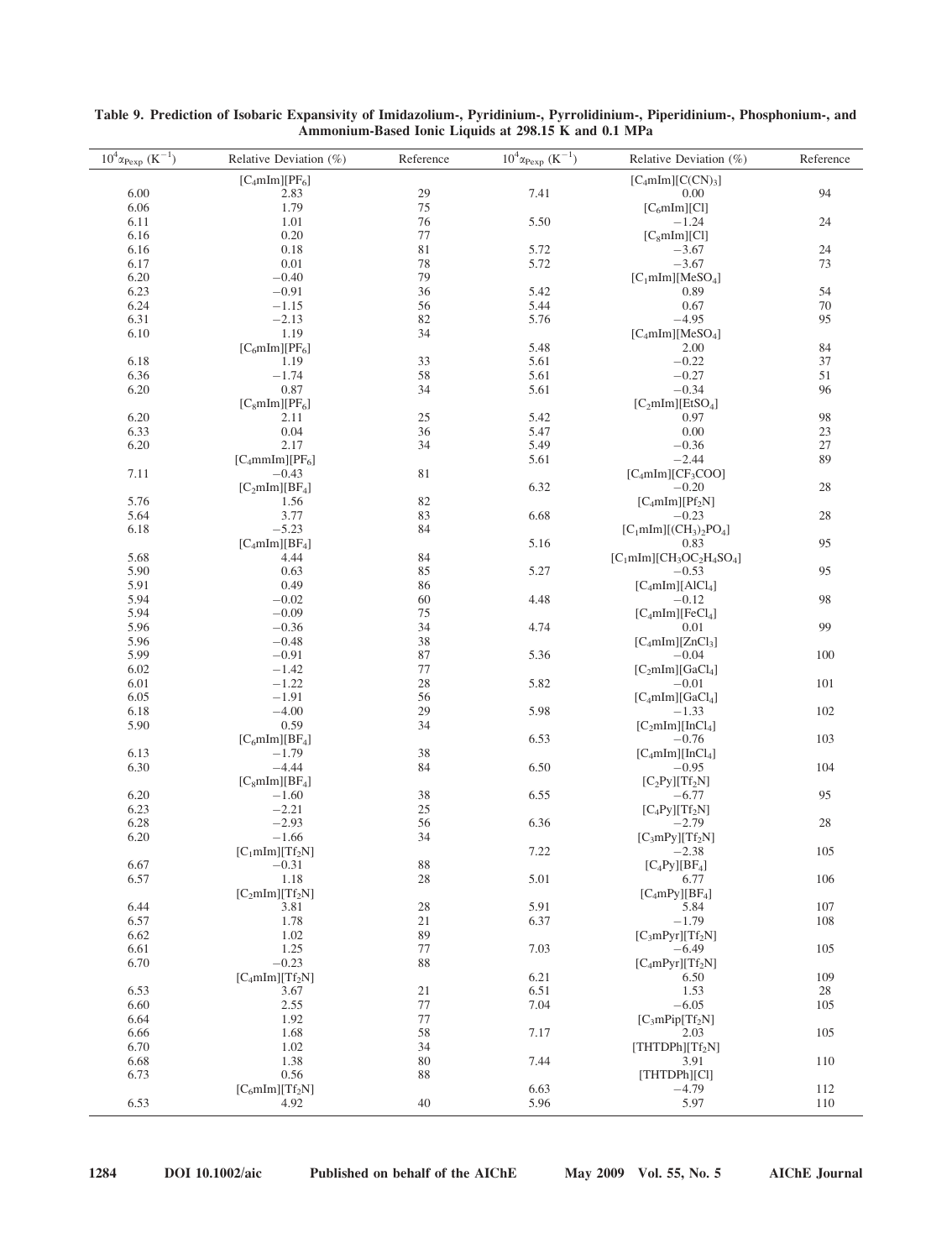Table 9. (Continued)

| $10^4 \alpha_{\text{Pexp}} (K^{-1})$ | Relative Deviation $(\%)$               | Reference | $10^4 \alpha_{\text{Pexp}} (K^{-1})$ | Relative Deviation $(\%)$     | Reference |
|--------------------------------------|-----------------------------------------|-----------|--------------------------------------|-------------------------------|-----------|
| 6.54                                 | 4.71                                    | 90        |                                      | $[THTDPh][CH_3COO]$           |           |
| 6.60                                 | 3.72                                    | 91        | 6.77                                 | $-0.31$                       | 110       |
| 6.65                                 | 2.97                                    | 35        |                                      | [THTDPh][N(CN) <sub>2</sub> ] |           |
|                                      | [C <sub>8</sub> mIm][Tf <sub>2</sub> N] |           | 5.69                                 | $-0.62$                       | 111       |
| 6.73                                 | 2.97                                    | 92        |                                      | $[Am(4)111][Tf_2N]$           |           |
|                                      | $[C2mlm][CF3SO3]$                       |           | 6.05                                 | $-7.10$                       | 111       |
| 6.08                                 | $-0.07$                                 | 93        |                                      | $[Am(6)111][Tf_2N]$           |           |
| 6.08                                 | 0.06                                    | 27        | 5.92                                 | $-3.69$                       | 111       |
|                                      | $[C_4mIm][CF_3SO_3]$                    |           |                                      | $[Am(10)111][Tf_2N]$          |           |
| 6.16                                 | $-0.04$                                 | 28        | 6.03                                 | $-2.76$                       | 111       |
|                                      | $[Am(6)222][Tf_2N]$                     |           |                                      | $[Am(1)888][Tf_2N]$           |           |
| 5.79                                 | 0.58                                    | 111       | 5.93                                 | 7.09                          | 111       |

The isobaric expansivity  $(\alpha_P)$  is defined as

$$
\alpha_{\rm P} = \frac{1}{V_{\rm m}} \left( \frac{\partial V_{\rm m}}{\partial T} \right)_{P} = -\frac{1}{\rho} \left( \frac{\partial \rho}{\partial T} \right)_{P} = -\left( \frac{\partial \ln \rho}{\partial T} \right)_{P} \tag{18}
$$

where  $V_m$  is molar volume,  $\rho$  is density and T is temperature at constant pressure P.

Experimental isobaric expansivity data directly available in literature or calculated using experimental density data using Eq. 18 at 298.15 K are reported in Table 9. 109 data points for 49 ILs based on imidazolium-, pyridinium-, pyrrolidinium, piperidinium-, phosphonium-, and ammonium cations with 19 different anions, at 298.15 K and 0.1 MPa,  $^{21,23-25,27-29,33-38,40,51,54,56,58,60,70,74,76-107,106-111}$ were used in this study. In spite of the wide range of ILs investigated, the isobaric expansivities observed fall in a narrow range of values  $(4.48 \times 10^{-4} \text{ to } 7.44 \times 10^{-4} \text{ K}^{-1})$  at 298.15 K. As discussed previously<sup>4</sup> the precision to which this property is currently known precludes any study of its temperature dependency as this is inferior to the experimental uncertainty. For this reason the isobaric expansivity will be here correlated at the temperature of 298.15 K and atmospheric pressure by a group contribution approach.

$$
\alpha_{\rm P} = A_{\alpha_{\rm P}} = \sum_{i=1}^{k} n_i a_{i,\alpha_{\rm P}}
$$
 (19)

where  $n_i$  is the number of groups of type i and k is the total number of different groups in the molecule, and the parameters  $a_{i,\alpha}$  here estimated for are presented in Table 10.

The parameter estimation was carried by the minimization of the objective function below

$$
O.F. = \sum_{i=1}^{N_p} [(A_{\alpha_P} - \alpha_{P \exp})^2]_i
$$
 (20)

For the studied ILs, the calculated isobaric expansivity ( $\alpha_{P,cal}$ ), using Eq. 19 and group contribution parameters  $a_i, \alpha_P$  reported in Table 10, are in good agreement with the corresponding experimental isobaric expansivity ( $\alpha_{P,exp}$ ) data; where  $\alpha_{P,cal}$  $(1.0007 \pm 0.0027) \alpha_{P,exp}$   $(R^2 = 0.9992$  at 95% level of confidence). Relative deviations between the calculated and experimental isobaric expansivity data as a function of experimental isobaric expansivity for all data points used in the current study are shown in Figure 7. For 109 data points of 49 ILs available in literature, the overall RD is 1.98% with a maximum deviation of the order of 7%. From these about 40.4% of the estimated refractive indices were within relative deviation of 0.00–1.00%, 36.7% within 1.001–3.00%, 13.8% within 3.001–5.00%, and only 9.2% of the estimated isobaric expansivities having larger than 5% deviation. The maximum relative deviation is 7.10% observed for  $[THTDPh][N(CN)_2]$  $(trihexyl(tetradecyl)phosphonium$  dicyanamide).<sup>111</sup> The re-

Table 10. Group Contributions Parameters  $a_{i,\alpha_p}$  in Eq. 19 at 298.15 K and 0.1 MPa

| Species                             | $a_{i,\alpha_{\rm p}}$ (K <sup>-1</sup> ) | <b>Species</b>     | $a_{i,\alpha_{\rm p}}\,({\rm K}^{-1})$ |
|-------------------------------------|-------------------------------------------|--------------------|----------------------------------------|
| Cations                             |                                           | Anions             |                                        |
| 1,3-dimethylimidazolium $(+)$       | $3.498 \times 10^{-4}$                    | $Cl^{-}$           | $1.733 \times 10^{-4}$                 |
| 1-methylpyridinium $(+)$            | $2.916 \times 10^{-4}$                    | $CH3COO-$          | $2.170 \times 10^{-4}$                 |
| 1,1-dimethylpyrrolidinium $(+)$     | $3.342 \times 10^{-4}$                    | $CF3COO-$          | $2.683 \times 10^{-4}$                 |
| 1,1-dimethylpiperidinium $(+)$      | $4.085 \times 10^{-4}$                    | MeSO <sub>4</sub>  | $1.975 \times 10^{-4}$                 |
| Trihexylteradecyl phosphonium $(+)$ | $4.583 \times 10^{-4}$                    | EtSO <sub>4</sub>  | $1.935 \times 10^{-4}$                 |
| Tetramethyl ammonium $(+)$          | $2.350 \times 10^{-4}$                    | $(CH_3)_2PO4$      | $1.701 \times 10^{-4}$                 |
| Groups                              |                                           | $CH3OC2H4SO4$      | $1.748 \times 10^{-4}$                 |
| CH <sub>2</sub>                     | $4.054 \times 10^{-6}$                    | $Pf_2N^-$          | $3.041 \times 10^{-4}$                 |
| CH <sub>3</sub>                     | $9.024 \times 10^{-5}$                    | N(CN) <sub>2</sub> | $1.072 \times 10^{-4}$                 |
| Anions                              |                                           | AlCl <sub>4</sub>  | $8.551 \times 10^{-5}$                 |
|                                     | $2.553 \times 10^{-4}$                    | FeCl <sub>4</sub>  | $1.120 \times 10^{-4}$                 |
| $\frac{\rm PF_6^-}{\rm BF_4^-}$     | $2.315 \times 10^{-4}$                    | $ZnCl_3^-$         | $1.738 \times 10^{-4}$                 |
| $Tf_2N^-$                           | $3.149 \times 10^{-4}$                    | GaCl <sub>4</sub>  | $2.281 \times 10^{-4}$                 |
| $CF_3SO_3^-$                        | $2.541 \times 10^{-4}$                    | $InCl4^-$          | $2.942 \times 10^{-4}$                 |
| C(CN) <sub>3</sub>                  | $3.795 \times 10^{-4}$                    |                    |                                        |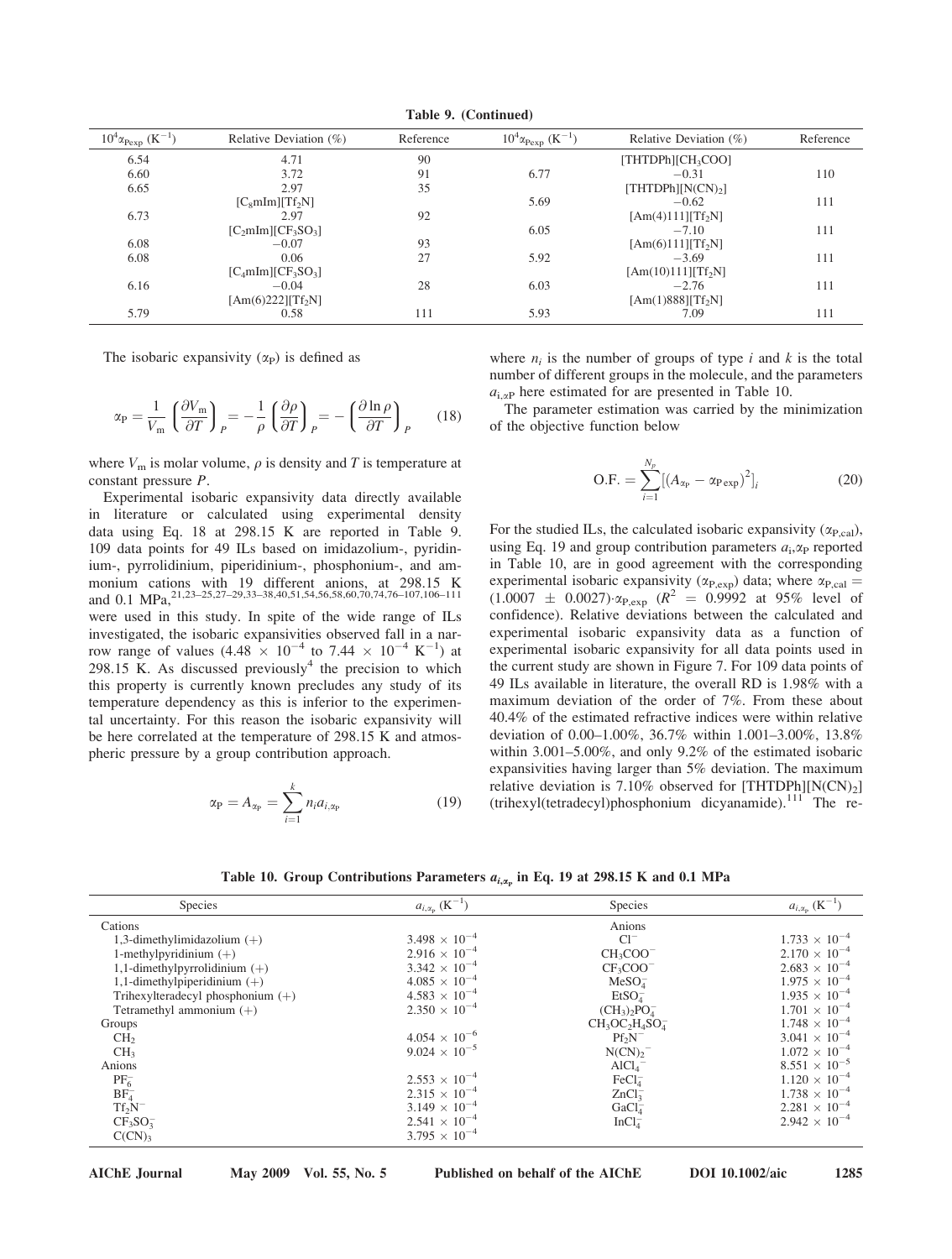

Figure 7. Relative deviations between the calculated and experimental isobaric expansivity as a function of experimental isobaric expansivity for imidazolium-, pyridinium-, pyrrolidinium-, piperidinium-, phosphonium-, and ammonium-based ionic liquids in the current study.

sults indicate that the isobaric expansivity of studied ILs is weakly dependent on anion and it increases poorly with the alkyl chain length on cation.

# Isothermal compressibility

Compressibility is an important factor in thermodynamics, aerodynamics, earth sciences, geotechnical engineering and industrial chemistry. In ionic liquids it is relevant for the design of industrial fluids to be used in pumps or compressors.<sup>123</sup> The isothermal compressibility  $(k_T)$ , is a measure of the relative volume change of a fluid as a response to a pressure change at constant temperature, is directly or indirectly related to several thermodynamic properties, and can be expressed as

$$
k_{\rm T} = -\frac{1}{V_{\rm m}} \left( \frac{\partial V_{\rm m}}{\partial P} \right)_T = \frac{1}{\rho} \left( \frac{\partial \rho}{\partial P} \right)_T = \left( \frac{\partial \ln \rho}{\partial P} \right)_T \tag{21}
$$

Experimental isothermal compressibility data directly available in literature or calculated using experimental density data using Eq. 21 at 298.15 K are reported in Table 11. In this study 26 data points for 22 ILs based on imidazolium-, pyridinium-, pyrrolidinium, piperidinium-, and phosphonium cations with  $PF_6$ ,  $BF_4$ ,  $Tf_2N$ ,  $EtSO_4$ ,  $CF_3SO_3$ ,  $CH_3COO$ ,  $Cl$  or  $C(CN)_3$  as anions, at 298.15 K and 0.1 MPa,  $75,77,81,86,90,94,105,106,110,124$ were used. As discussed previously<sup>4,81</sup> the precision to which this property is known preclude any study of its temperature or pressure dependency as this is inferior to the experimental uncertainty. For this reason the isothermal compressibility will be here correlated at the temperature of 298.15 K and atmospheric pressure by a group contribution approach in the studied range  $(0.33-0.73 \text{ GPa}^{-1})$  of experimental isothermal compressibility data.

$$
\kappa_{\rm T} = A_{\kappa_{\rm T}} = \sum_{i=1}^{k} n_i a_{i,\kappa_{\rm T}} \tag{22}
$$

where  $n_i$  is the number of groups of type i and k is the total number of different groups in the molecule, and the parameters  $a_i$ ,  $\kappa_T$ , here estimated are given in Table 12.

The parameter estimation was carried by the minimization of the objective function below

$$
O.F. = \sum_{i=1}^{N_p} [(A_{\kappa_T} - \kappa_{T_{exp}})^2]_i
$$
 (23)

For the studied ILs, the calculated isothermal compressibility  $(\kappa_{T,\text{cal}})$ , using Eq. 22 and group contribution parameters  $a_i$ ,  $\kappa_T$ (Table 12), are in good agreement with the corresponding experimental isothermal compressibility ( $\kappa_{\text{T,exp}}$ ) data; where  $K_{\text{T,cal}} = (1.0055 \pm 0.0064) \cdot K_{\text{T,exp}} (R^2 = 0.9990 \text{ at } 95\% \text{ level of})$ confidence). Relative deviations between the calculated and experimental isothermal compressibility data as a function of experimental isothermal compressibility for all data points used in the current study are shown in Figure 8. For 26 data points of 22 ILs available in literature, the overall RD is 2.53% with a maximum deviation of the order of 6.7% and from these about 46.2% of the estimated isothermal compressibility data having less than 1% relative deviation. The maximum relative deviation is  $6.67\%$  observed for [C<sub>8</sub>mim][BF4] (1-octyl-3methylimidazolium tetrafluoroborate).<sup>81</sup> Imidazolium based ILs are less compressible compare to phosphonium based ILs. However, with the limited amount of experimental data, it is not possible to provide any definitive conclusion on the effect of cation, anion and alkyl chain length on isothermal compressibility of ILs.

Table 11. Prediction of Isothermal Compressibility of Imidazolium-, Pyridinium-, Pyrrolidinium-, Piperidinium-, and Phosphonium-Based Ionic Liquids at 298.15 K and 0.1 MPa

| Ionic Liquid                             | $\kappa_{\rm{Texp}}$<br>(GPa) | Relative<br>Deviation $(\%)$ | Reference |
|------------------------------------------|-------------------------------|------------------------------|-----------|
| [C <sub>4</sub> mlm][PF <sub>6</sub> ]   | 0.348                         | 5.75                         | 77        |
| [C <sub>6</sub> mlm][PF <sub>6</sub> ]   | 0.420                         | $-0.05$                      | 81        |
| [C <sub>8</sub> mlm][PF <sub>6</sub> ]   | 0.473                         | $-0.22$                      | 81        |
|                                          | 0.469                         | 0.58                         | 106       |
| $[C_2mIm][BF_4]$                         | 0.331                         | $-6.47$                      | 94        |
| [C <sub>4</sub> mlm][BF <sub>4</sub> ]   | 0.386                         | $-6.24$                      | 75        |
|                                          | 0.386                         | $-6.25$                      | 86        |
|                                          | 0.360                         | 0.56                         | 77        |
| [C <sub>8</sub> mlm][BF <sub>4</sub> ]   | 0.437                         | 6.67                         | 81        |
| [C <sub>2</sub> mlm][Tf <sub>2</sub> N]  | 0.469                         | 0.00                         | 94        |
| [C <sub>3</sub> mlm][Tf <sub>2</sub> N]  | 0.517                         | $-4.22$                      | 124       |
| $[C_4mIm][Tf_2N]$                        | 0.530                         | $-1.63$                      | 90        |
|                                          | 0.498                         | 4.62                         | 76        |
|                                          | 0.544                         | 0.46                         | 124       |
| [C <sub>5</sub> mlm][Tf <sub>2</sub> N]  | 0.549                         |                              |           |
| [C <sub>6</sub> mlm][Tf <sub>2</sub> N]  |                               | 4.31                         | 90        |
| $[C2mlm][CF3SO3]$                        | 0.435                         | $-3.24$                      | 105       |
| $[C4mlm][CF3SO3]$                        | 0.457                         | 3.43                         | 81        |
| $[C_4mIm][C(CN)_3]$                      | 0.405                         | $-0.05$                      | 94        |
| [C <sub>2</sub> mlm][EtSO <sub>4</sub> ] | 0.733                         | 0.00                         | 77        |
| [C <sub>2</sub> Py][BF <sub>4</sub> ]    | 0.396                         | $-1.76$                      | 106       |
| [C <sub>3</sub> mPyr][Tf <sub>2</sub> N] | 0.516                         | $-0.05$                      | 105       |
| $[C_4mPyr][Tf_2N]$                       | 0.524                         | 3.36                         | 105       |
| [C <sub>3</sub> mPip[Tf <sub>2</sub> N]  | 0.507                         | $-0.01$                      | 105       |
| $[THTDPh][Tf_2N]$                        | 0.601                         | 5.71                         | 110       |
| [THTDPh][Cl]                             | 0.573                         | 0.10                         | 110       |
| [THTDPh][CH <sub>3</sub> COO]            | 0.573                         | 0.05                         | 110       |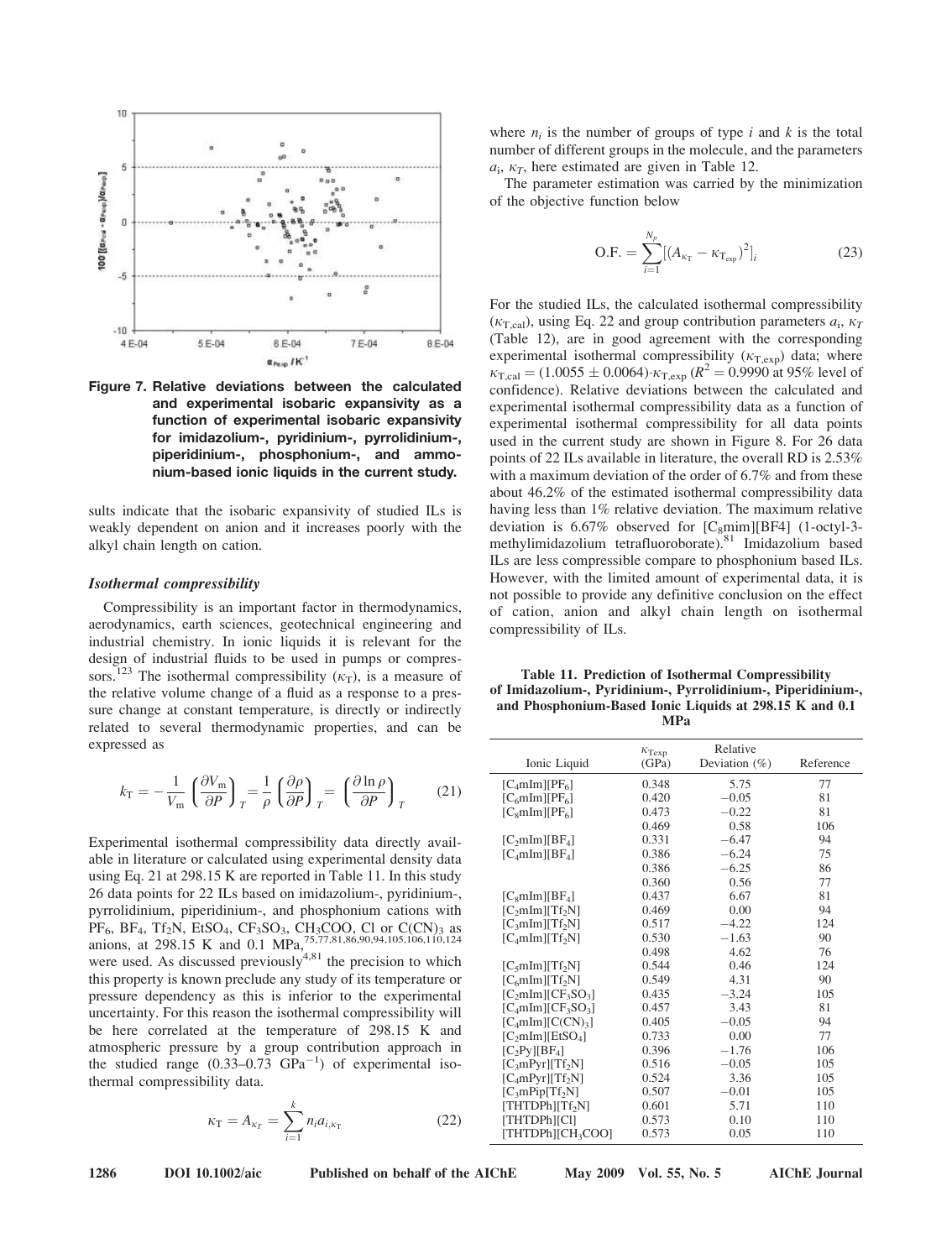Table 12. Group Contributions Parameters  $a_i, \kappa_\text{T}$  in Eq. 22 at 298.15 K and 0.1 MPa

| Species                             | $a_i, \kappa$ <sub>T</sub> (GPa <sup>-1</sup> ) |  |  |
|-------------------------------------|-------------------------------------------------|--|--|
| Cations                             |                                                 |  |  |
| 1,3-dimethylimidazolium $(+)$       | 0.196                                           |  |  |
| 1-methylpyridinium $(+)$            | 0.223                                           |  |  |
| 1,1-dimethylpyrrolidinium $(+)$     | 0.217                                           |  |  |
| 1,1-dimethylpiperidinium $(+)$      | 0.208                                           |  |  |
| Trihexylteradecyl phosphonium $(+)$ | 0.388                                           |  |  |
| Group                               |                                                 |  |  |
| CH <sub>2</sub>                     | 0.026                                           |  |  |
| Anions                              |                                                 |  |  |
| $PF_6^-$                            | 0.094                                           |  |  |
| $BF_{4}^{-}$                        | 0.088                                           |  |  |
| $Tf_2N^-$                           | 0.247                                           |  |  |
| CF <sub>3</sub> SO <sub>3</sub>     | 0.199                                           |  |  |
| C(CN) <sub>3</sub>                  | 0.131                                           |  |  |
| $Cl^-$                              | 0.186                                           |  |  |
| $CH3COO-$                           | 0.185                                           |  |  |
| EtSO <sub>4</sub>                   | 0.511                                           |  |  |

## **Conclusions**

Group contribution methods for estimating the thermophysical and transport properties of ILs were developed for viscosity, electrical conductivity, thermal conductivity, refractive index, isobaric expansivity and isothermal compressibility. A further correlation for the self-diffusion coefficients based on the Stokes–Einstein relation is also proposed. The parameters of the group contribution methods were determined for imidazolium-, pyridinium-, pyrrolidinium, piperidinium-, phosphonium-, and ammonium-based ionic liquids containing several different anions, and circa 1250 experimental data points were used for this purpose. A comparison between the experimental and correlated values showed that the proposed models describe the experimental data available with absolute relative deviations generally of the same order of the agreement of experimental data by dif-



Figure 8. Relative deviations between the calculated and experimental isothermal compressibility as a function of experimental isothermal compressibility for imidazolium-, pyridinium-, pyrrolidinium-, piperidinium-, and phosphonium ionic liquids in the current study.

ferent authors as described on the report of the IUPAC task group for the development of standard systems for the measurement of thermodynamic properties of ionic liquids (http://www.iupac.org/web/ins/2002-005-1-100). Care is recommended when comparing or using physical properties of ILs as differences among the results of several authors may be important since the presence of small amounts of water or other impurities such as chloride seem to have a remarkable effect on most of the these properties.

The proposed methods can be useful for predicting the studied properties for design of processes or products involving ionic liquids as the procedure involved are rapid and facile. They can also be used for the development of CAMD methods for ionic liquids that could help identify a compound, or range of compounds to fir a set of requirements for a particular application.

The group contribution methods here proposed can, in the future, be extended to a larger range of ionic liquids as data for these become available.

#### Acknowledgements

This work was supported by Fundação para a Ciência e a Tecnologia (Project POCI/EQU/58152/2004). R. L. Gardas acknowledges the financial support from Fundação para a Ciência e a Tecnologia through, his post-doctoral fellowship (SFRH/BPD/23246/2005).

# Notation

 $[C<sub>n</sub>mlm]$ <sup>+</sup> = *n*-alkyl-3-methylimidazolium cation

 $[C<sub>n</sub>$ elm $]$ <sup>+</sup> = *n*-alkyl-3-ethylimidazolium cation

 $[C_n mPy]^+$  = n-alkyl-3-methylpyridinium cation

 $[C<sub>n</sub>mp<sub>vr</sub>]<sup>+</sup> = n-alkyl-1-methylpyrrolidinium cation$ 

 $[C<sub>n</sub>mp<sub>j</sub>]$ <sup>+</sup> = *n*-alkyl-1-methylpiperidinium cation

 $[THTDPh]$ <sup>+</sup> = trihexyl(tetradecyl)phosphonium cation

 $[Am(n)nnn]$ <sup>+</sup> =  $n,n,n$ -tetraalkylammonium cation

#### Subscripts

 $exp = experimental property$ 

 $cal =$  calculated property

### Literature Cited

- 1. Smiglak M, Metlen A, Rogers RD. The second evolution of ionic liquids: from solvents and separations to advanced materials energetic examples from the ionic liquid cookbook. Acc Chem Res. 2007;40:1182–1192.
- 2. Gani R, Nielsen B, Fredenslund A. Group contribution approach to computer-aided molecular design. AIChE J. 1991;37:1318– 1332.
- 3. Harper PM, Gani R, Kolar P, Ishikawa T. Computer-aided molecular design with combined molecular modeling and group contribution. Fluid Phase Equilib. 1999;158–160:337–347.
- 4. Gardas RL, Coutinho JAP. Extension of the Ye and Shreeve group contribution method for density estimation of ionic liquids in a wide range of temperatures and pressures. Fluid Phase Equilib. 2008;263:26–32.
- 5. Gardas RL, Coutinho JAP. Applying a QSPR correlation to the prediction of surface tensions of ionic liquids. Fluid Phase Equilib. 2008;265:57–65.
- 6. Gardas RL, Coutinho JAP. A group contribution method for viscosity estimation of ionic liquids. Fluid Phase Equilib. 2008;266: 195–201.
- 7. Gardas RL, Coutinho JAP. Estimation of speed of sound of ionic liquids using surface tensions and densities: a volume based approach. Fluid Phase Equilib. 2008;267:182-186.
- Gardas RL, Coutinho JAP. A group contribution method for heat capacity estimation of ionic liquids. Ind Eng Chem Res. 2008;47: 5751–5757.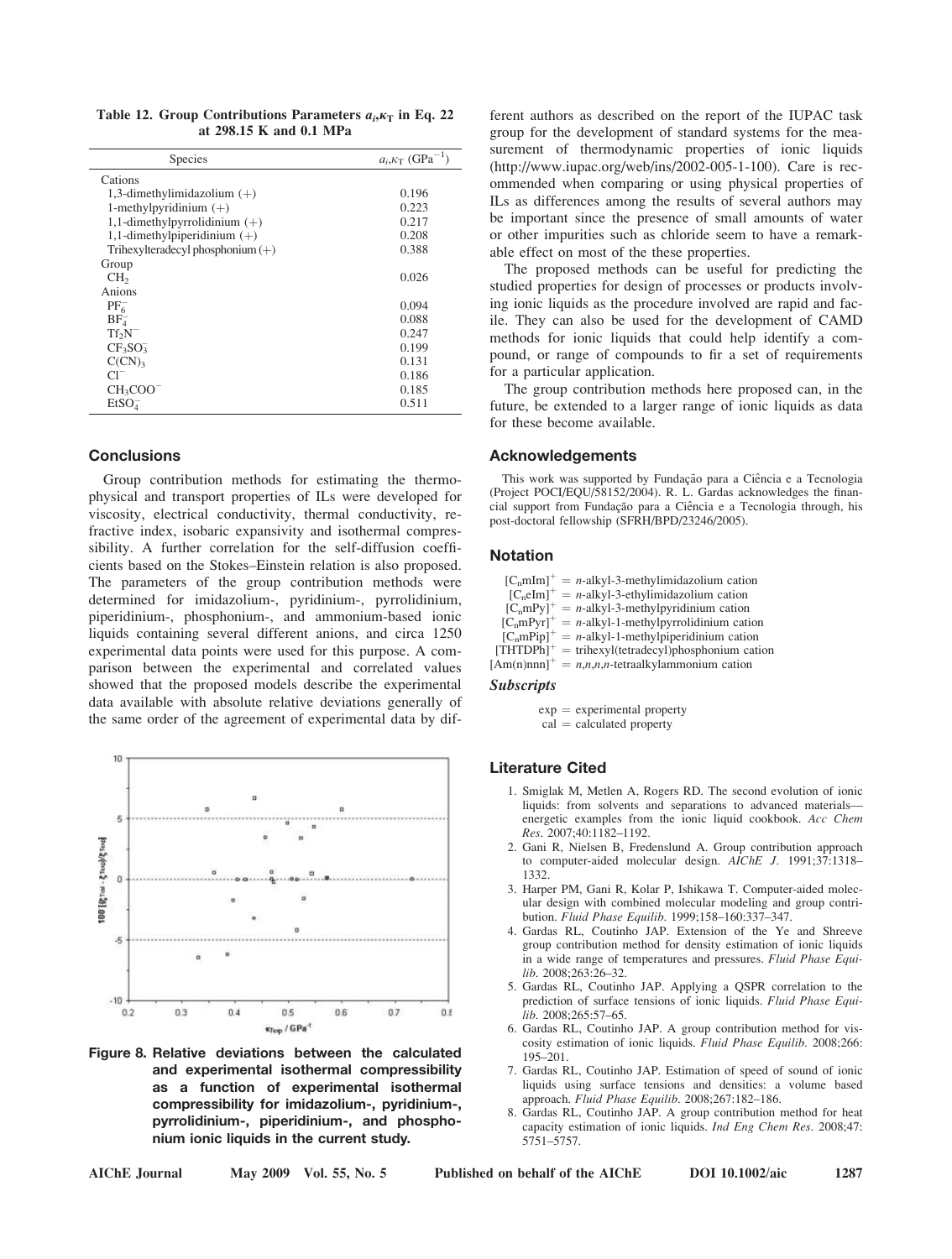- 9. Bonhote P, Dias AP, Papageorgiou N, Kalyanasundaram K, Gratzel M. Hydrophobic, highly conductive ambient-temperature molten salts. Inorg Chem. 1996;35:1168–1178.
- 10. McEwen AB, Ngo HL, LeCompte K, Goldman JL. Electrochemical properties of imidazolium salt electrolytes for electrochemical capacitor applications. J Electrochem Soc. 1999;146:1687– 1695.
- 11. Seddon KR, Stark A, Torres MJ. Influence of chloride, water, and organic solvents on the physical properties of ionic liquids. Pure Appl Chem. 2000;72:2275–2287.
- 12. Huddleston JG, Visser AE, Reichert WM, Willauer HD, Broker GA, Rogers RD. Characterization and comparison of hydrophilic and hydrophobic room temperature ionic liquids incorporating the imidazolium cation. Green Chem. 2001;3:156–164.
- 13. Noda A, Hayamizu K, Watanabe M. Pulsed-gradient spin-echo 1H and 19F NMR ionic diffusion coefficient, viscosity, and ionic conductivity of non-chloroaluminate room-temperature ionic liquids. J Phys Chem B. 2001;105:4603–4610.
- 14. Branco LC, Rosa JN, Moura Ramos JJ, Afonso CAM. Preparation and characterization of new room temperature ionic liquids. Chem Eur J. 2002;8:3671–3677.
- 15. Nishida T, Tashiro Y, Yamamoto M. Physical and electrochemical properties of 1-alkyl-3-methylimidazolium tetrafluoroborate for electrolyte. J Fluorine Chem. 2003;120:135–141.
- 16. Okoturo OO, VanderNoot TJ. Temperature dependence of viscosity for room temperature ionic liquids. J Electroanal Chem. 2004;568:167–181.
- 17. Tokuda H, Hayamizu K, Ishii K, Susan MABH, Watanabe M. Physicochemical properties and structures of room temperature ionic liquids. 1. Variation of anionic species. J Phys Chem B. 2004;108:16593–16600.
- 18. Crosthwaite JM, Muldoon MJ, Dixon JK, Anderson JL, Brennecke JF. Phase transition and decomposition temperatures, heat capacities and viscosities of pyridinium ionic liquids. J Chem Thermodyn. 2005;37:559–568.
- 19. Harris KR, Woolf LA, Kanakubo M. Temperature and pressure dependence of the viscosity of the ionic liquid 1-butyl-3-methylimidazolium hexafluorophosphate. J Chem Eng Data. 2005;50: 1777–1782.
- 20. Morgan D, Ferguson L, Scovazzo P. Diffusivities of gases in roomtemperature ionic Liquids: data and correlations obtained using a lag-time technique. Ind Eng Chem Res. 2005;44:4815–4823.
- 21. Tokuda H, Hayamizu K, Ishii K, Susan MABH, Watanabe M. Physicochemical properties and structures of room temperature ionic liquids. 2. variation of alkyl chain length in imidazolium cation. J Phys Chem B. 2005;109:6103–6110.
- 22. Arce A, Rodil E, Soto A. Volumetric and viscosity study for the mixtures of 2-ethoxy-2-methylpropane, ethanol, and 1-ethyl-3 methylimidazolium ethyl sulfate ionic liquid. J Chem Eng Data. 2006;51:1453–1457.
- 23. Gomez E, Gonzalez B, Calvar N, Tojo E, Dominguez A. Physical properties of pure 1-ethyl-3-methylimidazolium ethylsulfate and its binary mixtures with ethanol and water at several temperatures. J Chem Eng Data. 2006;51:2096–2102.
- 24. Gomez E, Gonzalez B, Dominguez A, Tojo E, Tojo J. Dynamic viscosities of a series of 1-alkyl-3-methylimidazolium chloride ionic liquids and their binary mixtures with water at several temperatures. J Chem Eng Data. 2006;51:696–701.
- 25. Harris KR, Kanakubo M, Woolf LA. Temperature and pressure dependence of the viscosity of the ionic liquids 1-methyl-3-octylimidazolium hexafluorophosphate and 1-methyl-3-octylimidazolium tetrafluoroborate. J Chem Eng Data. 2006;51:1161-1167.
- 26. Jacquemin J, Husson P, Padua AAH, Majer V. Density and viscosity of several pure and water-saturated ionic liquids. Green Chem. 2006;8:172–180.
- 27. Rodriguez H, Brennecke JF. Temperature and composition dependence of the density and viscosity of binary mixtures of water *ionic liquid. J Chem Eng Data.* 2006;51:2145-2155.
- 28. Tokuda H, Tsuzuki S, Susan MABH, Hayamizu K, Watanabe M. How ionic are room-temperature ionic liquids? An indicator of the physicochemical properties. J Phys Chem B. 2006;110:19593–19600.
- 29. Tomida D, Kumagai A, Qiao K, Yokoyama C. Viscosity of [bmim][PF6] and [bmim][BF4] at high pressure. Int J Thermophys. 2006;27:39–47.
- 30. Arce A, Rodriguez H, Soto A. Use of a green and cheap ionic liquid to purify gasoline octane boosters. Green Chem. 2007;9:247– 253.
- 31. Deng MJ, Chen PY, Sun IW. Electrochemical study and electrodeposition of manganese in the hydrophobic butylmethylpyrrolidinium bis((trifluoromethyl)sulfonyl)imide room-temperature ionic liquid. Electrochim Acta. 2007;53:1931–1938.
- 32. Gonzalez EJ, Gonzalez B, Calvar N, Dominguez A. Physical properties of binary mixtures of the ionic liquid 1-ethyl-3-methylimidazolium ethyl sulfate with several alcohols at  $T = (298.15,$ 313.15, and 328.15) K and atmospheric pressure. J Chem Eng Data. 2007;52:1641–1648.
- 33. Harris KR, Kanakubo M, Woolf LA. Temperature and pressure dependence of the viscosity of the ionic liquids 1-hexyl-3-methylimidazolium hexafluorophosphate and 1-butyl-3-methylimidazolium BiS(trifluoromethylsulfonyl)imide. J Chem Eng Data. 2007; 52: 1080–1085.
- 34. Harris KR, Kanakubo M, Woolf LA. Temperature and pressure dependence of the viscosity of the ionic liquid 1-butyl-3 methylimidazolium tetrafluoroborate: Viscosity and density relationships in ionic liquids. J Chem Eng Data. 2007;52:2425– 2430.
- 35. Kandil ME, Marsh KN, Goodwin ARH. Measurement of the viscosity, density, and electrical conductivity of 1-hexyl-3-methylimidazolium bis(trifluorosulfonyl)imide at temperatures between (288 and 433) K and pressures below 50 MPa. J Chem Eng Data. 2007;52:2382–2387.
- 36. Pereiro AB, Legido JL, Rodriguez A. Physical properties of ionic liquids based on 1-alkyl-3-methylimidazolium cation and hexafluorophosphate as anion and temperature dependence. *J Chem* Thermodyn. 2007;39:1168–1175.
- 37. Pereiro AB, Verdia P, Tojo E, Rodriguez A. Physical properties of 1-butyl-3-methylimidazolium methyl sulfate as a function of temperature. J Chem Eng Data. 2007;52:377-380.
- 38. Sanmamed YA, Gonzalez-Salgado D, Troncoso J, Cerdeirina CA, Romani L. Viscosity-induced errors in the density determination of room temperature ionic liquids using vibrating tube densitometry. Fluid Phase Equilib. 2007;252:96–102.
- 39. Tomida D, Kumagai A, Kenmochi S, Qiao K, Yokoyama C. Viscosity of 1-hexyl-3-methylimidazolium hexafluorophosphate and 1-octyl-3-methylimidazolium hexafluorophosphate at high pressure. *J Chem Eng Data.* 2007;52:577–579.
- 40. Widegren JA, Magee JW. Density, viscosity, speed of sound, and electrolytic conductivity for the ionic liquid 1-hexyl-3-methylimidazolium bis(trifluoromethylsulfonyl)imide and its mixtures with water. J Chem Eng Data. 2007;52:2331–2338.
- 41. Bou Malham I, Turmine M. Viscosities and refractive indices of binary mixtures of 1-butyl-3-methylimidazolium tetrafluoroborate and 1-butyl-2,3-dimethylimidazolium tetrafluoroborate with water at 298 K. J Chem Thermodyn. 2008;40:718–723.
- 42. Chen H, He Y, Zhu J, Alias H, Ding Y, Paul N, Christopher H, David R, Tan C. Rheological and heat transfer behaviour of the ionic liquid, [C<sub>4</sub>mim][NTf<sub>2</sub>]. Int J Heat Fluid Flow. 2008;29:149-155.
- 43. Valkenburg MEV, Vaughn RL, Williams M, Wilkes JS. Thermochemistry of ionic liquid heat-transfer fluids. Thermochim Acta. 2005;425:181–188.
- 44. Tomida D, Kenmochi S, Tsukada T, Qiao K, Yokoyama C. Thermal conductivities of [bmim][ $PF_6$ ], [hmim][ $PF_6$ ], and [omim][ $PF_6$ ] from 294 to 335 K at pressures up to 20 MPa. Int J Thermophys. 2007;28:1147–1160.
- 45. Ge R, Hardacre C, Nancarrow P, Rooney DW. Thermal conductivities of ionic liquids over the temperature range from 293 K to 353 K. J Chem Eng Data. 2007;52:1819–1823.
- 46. Widegren JA, Saurer EM, Marsh KN, Magee JW. Electrolytic conductivity of four imidazolium-based room-temperature ionic liquids and the effect of a water impurity. J Chem Thermodyn. 2005;37:569–575.
- 47. Kanakubo M, Harris KR, Tsuchihashi N, Ibuki K, Ueno M. Effect of pressure on transport properties of the ionic liquid 1-butyl-3 methylimidazolium hexafluorophosphate. J Phy Chem B. 2007;111:2062–2069.
- 48. Vila J, Gines P, Pico JM, Varela LM, Cabeza O. Temperature dependence of the electrical conductivity in EMIM-based ionic liquids: Evidence of Vogel-Tamman-Fulcher behavior. Fluid Phase Equilib. 2006;242:141–146.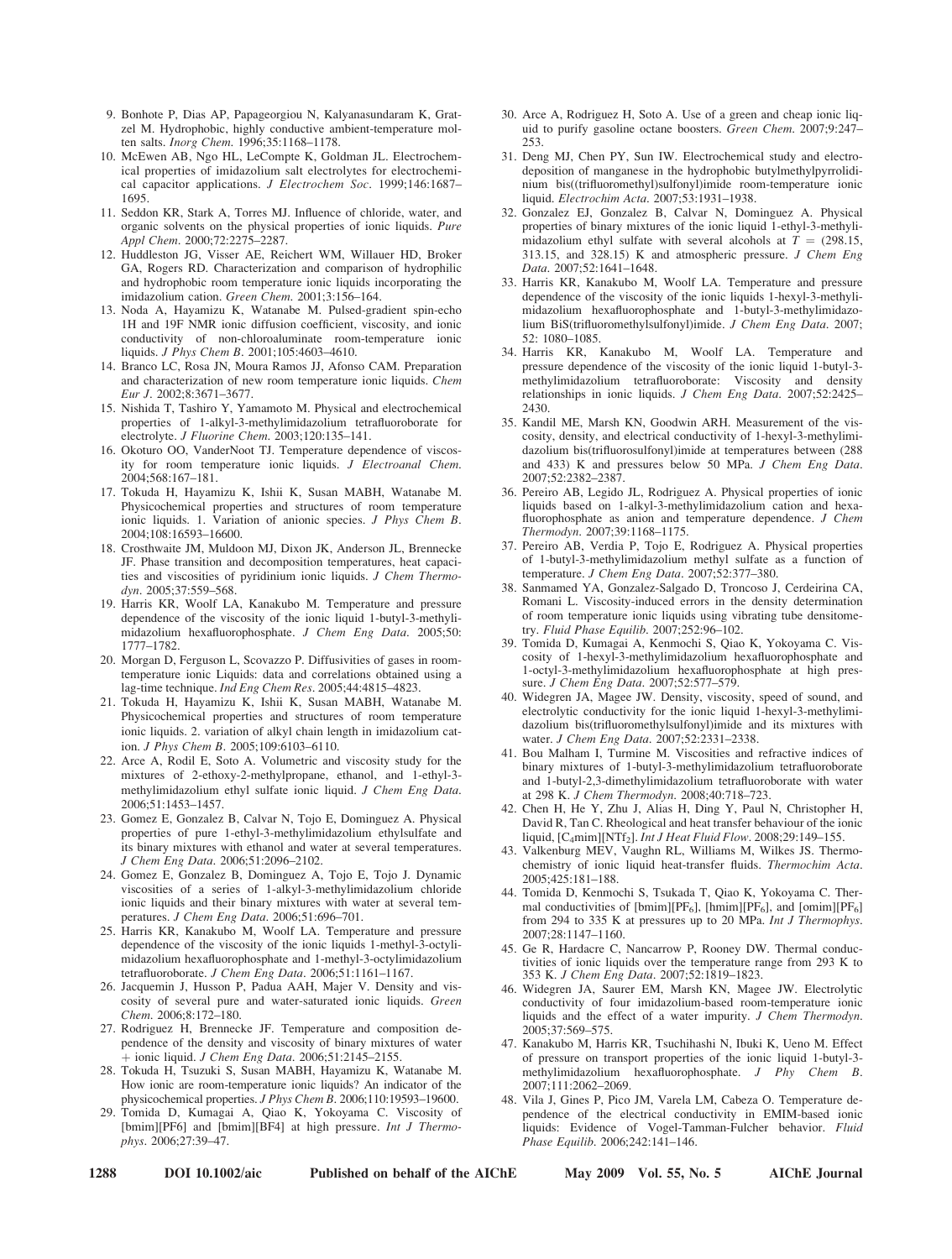- 49. Bendova M, Wagner Z. Liquid-liquid equilibrium in binary system [bmim][PF $_6$ ] + 1-butanol. J Chem Eng Data. 2006;51:2126– 2131.
- 50. Pereiro AB, Rodriguez A. Experimental liquid-liquid equilibria of 1-alkyl-3-methylimidazolium hexafluorophosphate with 1-alcohols. J Chem Eng Data. 2007;52:1408–1412.
- 51. Pereiro AB, Rodriguez A. Study on the phase behaviour and thermodynamic properties of ionic liquids containing imidazolium cation with ethanol at several temperatures. J Chem Thermodyn. 2007;39:978–989.
- 52. Pereiro AB, Rodríguez A. Ternary (liquid + liquid) equilibria of the azeotrope (ethyl acetate  $+$  2-propanol) with different ionic liquids at  $T = 298.15$  K. J Chem Thermodyn. 2007;39:1608-1613.
- 53. Pereiro AB, Rodriguez A. Ternary liquid-liquid equilibria ethanol  $+$  2-butanone  $+$  1-butyl-3-methylimidazolium hexafluorophosphate, 2-propanol  $+$  2-butanone  $+$  1-butyl-3-methylimidazolium hexafluorophosphate, and 2-butanone  $+$  2-propanol  $+$  1,3-dimethylimidazolium methyl sulfate at 298.15 K. J Chem Eng Data. 2007;52:2138–2142.
- 54. Pereiro AB, Rodriguez A. Thermodynamic properties of ionic liquids in organic solvents from  $(293.15 \text{ to } 303.15) \text{ K}$ . *J Chem* Eng Data. 2007;52:600–608.
- 55. Zafarani-Moattar MT, Majdan-Cegincara R. Viscosity, density, speed of sound, and refractive index of binary mixtures of organic  $solvent + ionic liquid, 1-butyl-3-methylimidazolium hexafluoro$ phosphate at 298.15 K. J Chem Eng Data. 2007;52:2359–2364.
- 56. Kumar A. Estimates of internal pressure and molar refraction of imidazolium based ionic liquids as a function of temperature. J Solut Chem. 2008;37:203–214.
- 57. Kumar A, Singh T, Gardas RL, Coutinho JAP. Non-ideal behaviour of a room temperature ionic liquid in an alkoxyethanol or poly ethers at  $T = (298.15 \text{ to } 318.15) \text{ K}$ . J Chem Thermodyn.  $2008:40:32-39.$
- 58. Pereiro AB, Tojo E, Rodriguez A, Canosa J, Tojo J. Properties of ionic liquid HMIMPF6 with carbonates, ketones and alkyl acetates. J Chem Thermodyn. 2006;38:651–661.
- 59. Kim K-S, Shin B-K, Lee H, Ziegler F. Refractive index and heat capacity of 1-butyl-3-methylimidazolium bromide and 1-butyl-3 methylimidazolium tetrafluoroborate, and vapor pressure of binary systems for 1-butyl-3-methylimidazolium bromide  $+$  trifluoroethanol and 1-butyl-3-methylimidazolium tetrafluoroborate  $+$  trifluoroethanol. Fluid Phase Equilib. 2004;218:215–220.
- 60. Iglesias-Otero MA, Troncoso J, Carballo E, Romani L. Density and refractive index for binary systems of the ionic liquid [Bmim][BF4] with methanol, 1,3-dichloropropane, and dimethyl carbonate. J Solut Chem. 2007;36:1219–1230.
- 61. Iglesias-Otero MA, Troncoso J, Carballo E, Romaní L. Density and refractive index in mixtures of ionic liquids and organic solvents: correlations and predictions. J Chem Thermodyn. 2008; 40:949–956.
- 62. Wagner M, Stanga O, Schroer W. The liquid-liquid coexistence of binary mixtures of the room temperature ionic liquid 1-methyl-3 hexylimidazolium tetrafluoroborate with alcohols. Phys Chem Chem Phys. 2004;6:4421–4431.
- 63. Arce A, Rodríguez H, Soto A. Effect of anion fluorination in 1ethyl-3-methylimidazolium as solvent for the liquid extraction of ethanol from ethyl tert-butyl ether. Fluid Phase Equilib. 2006; 242:164–168.
- 64. Alonso L, Arce A, Francisco M, Rodriguez O, Soto A. Liquid-liquid equilibria for systems composed by 1-methyl-3-octylimidazolium tetrafluoroborate ionic liquid, thiophene, and n-hexane or cyclohexane. J Chem Eng Data. 2007;52:1729–1732.
- 65. Alonso L, Arce A, Francisco M, Soto A. Measurement and correlation of liquid-liquid equilibria of two imidazolium ionic liquids with thiophene and methylcyclohexane. J Chem Eng Data. 2007; 52:2409–2412.
- 66. Singh T, Kumar A. Physical and excess properties of a room temperature ionic liquid (1-methyl-3-octylimidazolium tetrafluoroborate) with n-alkoxyethanols (C1Em,  $m = 1$  to 3) at  $T = (298.15$ to 318.15) K. J Chem Thermodyn. 2008;40:417–423.
- 67. Arce A, Rodil E, Soto A. Physical and excess properties for binary mixtures of 1-methyl-3- octylimidazolium tetrafluoroborate, [Omim][BF<sub>4</sub>], ionic liquid with different alcohols. *J Solut Chem*. 2006;35:63–78.
- 68. Mokhtarani B, Mojtahedi MM, Mortaheb HR, Mafi M, Yazdani F, Sadeghian F. Densities, refractive indices, and viscosities of the ionic liquids 1-methyl-3-octylimidazolium tetrafluoroborate and 1-methyl-3-butylimidazolium perchlorate and their binary mixtures with ethanol at several temperatures. J Chem Eng Data. 2008;53: 677–682.
- 69. Berthod A, Ruiz-Ángel MJ, Carda-Broch S. Ionic liquids in separation techniques. J Chromatogr A. 2008;1184:6–18.
- 70. Pereiro AB, Santamarta F, Tojo E, Rodriguez A, Tojo J. Temperature dependence of physical properties of ionic liquid 1,3-dimethylimidazolium methyl sulfate. J Chem Eng Data. 2006;51:952-954.
- 71. David W, Letcher TM, Ramjugernath D, Raal JD. Activity coefficients of hydrocarbon solutes at infinite dilution in the ionic liquid, 1-methyl-3-octyl-imidazolium chloride from gas-liquid chromatography. J Chem Thermodyn. 2003;35:1335–1341.
- 72. Arce A, Rodriguez O, Soto A. Experimental determination of liquid-liquid equilibrium using ionic liquids: tert-amyl ethyl ether  $+$ ethanol  $+$  1-octyl-3-methylimidazolium chloride system at 298.15 K. J Chem Eng Data. 2004;49:514–517.
- 73. Gonzalez EJ, Alonso L, Dominguez A. Physical properties of binary mixtures of the ionic liquid 1-methyl-3-octylimidazolium chloride with methanol, ethanol, and 1-propanol at  $T = (298.15,$ 313.15, and 328.15) K and at  $P = 0.1$  MPa. J Chem Eng Data. 2006;51:1446–1452.
- 74. Calvar N, Gomez E, Gonzalez B, Dominguez A. Experimental determination, correlation, and prediction of physical properties of the ternary mixtures ethanol  $+$  water with 1-octyl-3-methylimidazolium chloride and 1-ethyl-3-methylimidazolium ethylsulfate. J Chem Eng Data. 2007;52:2529–2535.
- 75. GomesdeAzevedo R, Esperanca JMSS, Najdanovic-Visak V, Visak ZP, Guedes HJR, Nunes da Ponte M, Rebelo LPN. Thermophysical and thermodynamic properties of 1-butyl-3-methylimidazolium tetrafluoroborate and 1-butyl-3-methylimidazolium hexafluorophosphate over an extended pressure range. *J Chem Eng* Data. 2005;50:997–1008.
- 76. Kabo GJ, Blokhin AV, Paulechka YU, Kabo AG, Shymanovich MP, Magee JW. Thermodynamic properties of 1-butyl-3-methylimidazolium hexafluorophosphate in the condensed state. J Chem Eng Data. 2004;49:453–461.
- 77. Jacquemin J, Husson P, Mayer V, Cibulka I. High-pressure volumetric properties of imidazolium-based ionic liquids: effect of the anion. J Chem Eng Data. 2007;52:2204–2211.
- 78. Jacquemin J, Husson P, Majer V, Gomes MFC. Low-pressure solubilities and thermodynamics of solvation of eight gases in 1 butyl-3-methylimidazolium hexafluorophosphate. Fluid Phase Equilib. 2006;240:87–95.
- 79. Kumean J, Kamps APS, Tuma D, Maurer G. Solubility of CO in the ionic liquid [bmim][PF6]. Fluid Phase Equilib. 2005;228– 229:207–211.
- 80. Troncoso J, Cerdeirina CA, Sanmamed YA, Romani L, Rebelo LPN. Thermodynamic properties of imidazolium-based ionic liquids: densities, heat capacities, and enthalpies of fusion of [bmim][ $PF_6$ ] and [bmim][ $NTf_2$ ]. *J Chem Eng Data*. 2006;51: 1856–1859.
- 81. Gardas RL, Freire MG, Carvalho PJ, Marrucho IM, Fonseca IMA, Ferreira AGM, Coutinho JAP. High-pressure densities and derived thermodynamic properties of imidazolium-based ionic liquids. J Chem Eng Data. 2007;52:80–88.
- 82. Zhang S, Li X, Chen H, Wang J, Zhang J, Zhang M. Determination of physical properties for the binary system of 1-ethyl-3 methylimidazolium tetrafluoroborate + H<sub>2</sub>O. J Chem Eng Data. 2004;49:760–764.
- 83. Shiflett MB, Yokozeki A. Liquid-liquid equilibria in binary mixtures of 1,3-propanediol + ionic liquids  $[bmin][PF_6]$ ,  $[bmin]$ [BF<sub>4</sub>], and [emim][BF<sub>4</sub>]. *J Chem Eng Data*. 2007;52: 1302-1306.
- 84. Navia P, Trancoso J, Romani L. Excess magnitudes for ionic liquid binary mixtures with a common ion. J Chem Eng Data. 2007;52:1369–1374.
- 85. Zafarani-Moattar MT, Shekaari H. Application of Prigogine-Flory-Patterson theory to excess molar volume and speed of sound of 1 n-butyl-3-methylimidazolium hexafluorophosphate or 1-n-butyl-3 methylimidazolium tetrafluoroborate in methanol and acetonitrile. J Chem Thermodyn. 2006;38:1377–1384.
- 86. Rebelo LPN, Najdanovic-Visak V, Visak ZP, Nunes da Ponte M, Szydlowski J, Cerdeirina CA, Troncoso J, Romani L, Esperança